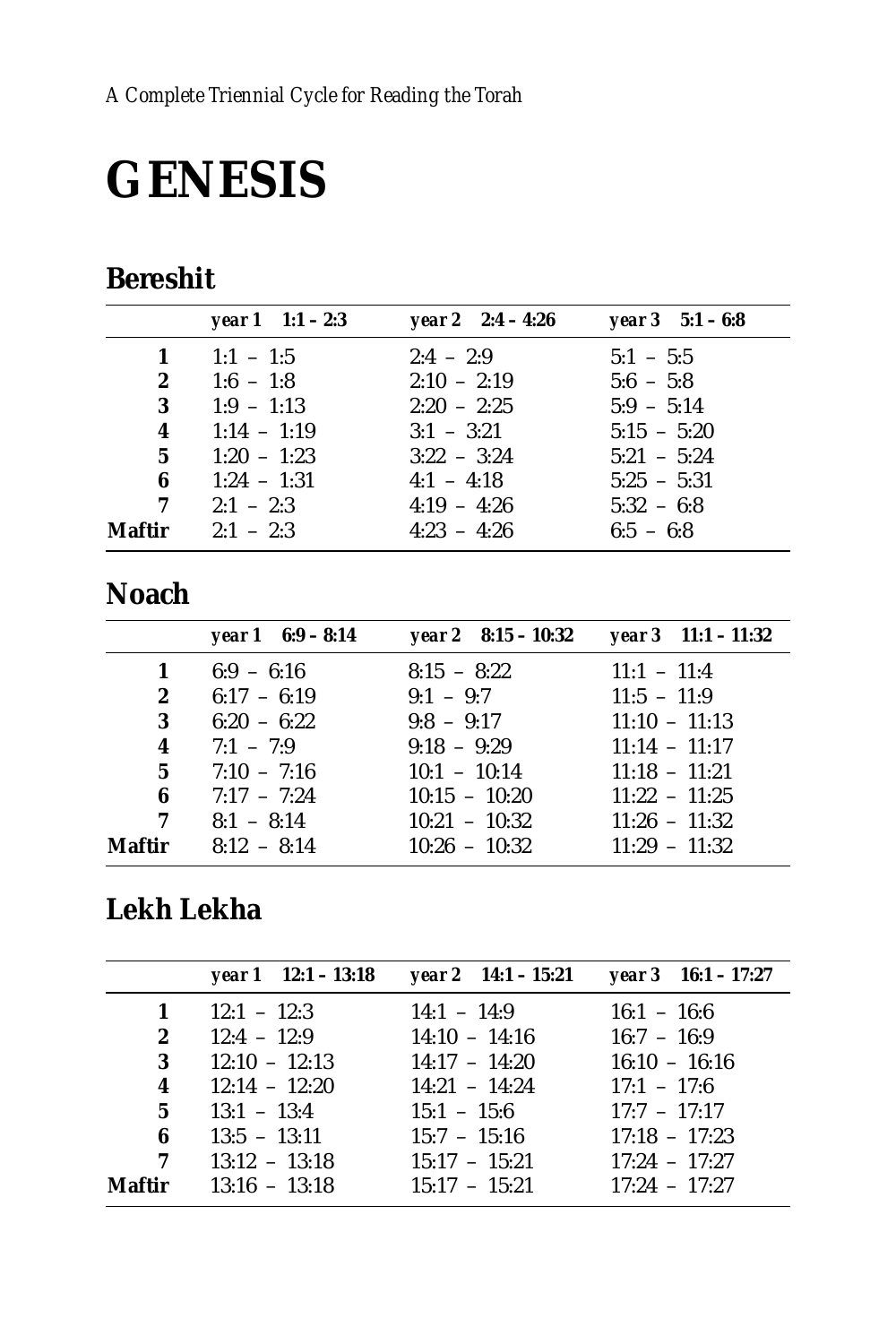|                | year $1 \quad 18:1 - 18:33$   | year 2 $19:1 - 20:18$ | year $3 \quad 21:1 - 21:24$ |
|----------------|-------------------------------|-----------------------|-----------------------------|
| $\mathbf{1}$   | $18:1 - 18:5$                 | $19:1 - 19:11$        | $21:1 - 21:4$               |
| $2^{\circ}$    | $18:6 - 18:8$ $19:12 - 19:20$ |                       | $21:5 - 21:13$              |
| 3              | $18:9 - 18:14$                | $19:21 - 19:29$       | $21:14 - 21:21$             |
| 4              | $18:15 - 18:21$               | $19:30 - 19:38$       | $21:22 - 21:34$             |
| 5 <sup>5</sup> | $18:22 - 18:26$               | $20:1 - 20:8$         | $22:1 - 22:8$               |
| 6              | $18:27 - 18:30$               | $20:9 - 20:14$        | $22:9 - 22:19$              |
| 7              | $18:31 - 18:33$               | $20:15 - 20:18$       | $22:20 - 22:24$             |
|                | <b>Maftir</b> $18:31 - 18:33$ | $20:15 - 20:18$       | $22:20 - 22:24$             |

# **Vayeira**

# **Chayei Sarah**

|                  | year $1 \quad 23:1 - 24:9$ | year 2 24:10 - 24:52 year 3 24:53 - 25:18 |                 |
|------------------|----------------------------|-------------------------------------------|-----------------|
| 1                | $23:1 - 23:4$              | $24:10 - 24:14$                           | $24:53 - 24:58$ |
| $\boldsymbol{2}$ | $23:5 - 23:7$              | $24:15 - 24:20$                           | $24:59 - 24:61$ |
| 3                | $23:8 - 23:12$             | $24:21 - 24:26$                           | $24:62 - 24:67$ |
| 4                | $23:13 - 23:16$            | $24.27 - 24.33$                           | $25:1 - 25:6$   |
| 5 <sup>5</sup>   | $23:17 - 23:20$            | $24:34 - 24:41$                           | $25:7 - 25:11$  |
| 6                | $24:1 - 24:4$              | $24:42 - 24:49$                           | $25:12 - 25:15$ |
| 7                | $24:5 - 24:9$              | $24:50 - 24:52$                           | $25:16 - 25:18$ |
| Maftir           | $24:5 - 24:9$              | $24:50 - 24:52$                           | $25:16 - 25:18$ |

## **Toldot**

|                |                 | year 1 $25:19 - 26:22$ year 2 $26:23 - 27:27$ year 3 $27:28 - 28:9$ |                 |
|----------------|-----------------|---------------------------------------------------------------------|-----------------|
| 1              | $25:19 - 25:22$ | $26:23 - 26:29$                                                     | $27:28 - 27:30$ |
| $\mathbf{2}$   | $25:23 - 25:26$ | $26:30 - 26:33$                                                     | $27:31 - 27:33$ |
| 3              | $25:27 - 25:34$ | $26:34 - 27:4$                                                      | $27.34 - 27:37$ |
| 4              | $26:1 - 26:5$   | $27:5 - 27:13$                                                      | $27:38 - 27:40$ |
| 5 <sup>5</sup> | $26:6 - 26:12$  | $27:14 - 27:17$                                                     | $27:41 - 27:46$ |
| 6              | $26:13 - 26:16$ | $27:18 - 27:23$                                                     | $28:1 - 28:4$   |
| 7              | $26:17 - 26:22$ | $27:24 - 27:27$                                                     | $28:5 - 28:9$   |
| Maftir         | $26:19 - 26:22$ | $27:24 - 27:27$                                                     | $28:7 - 28:9$   |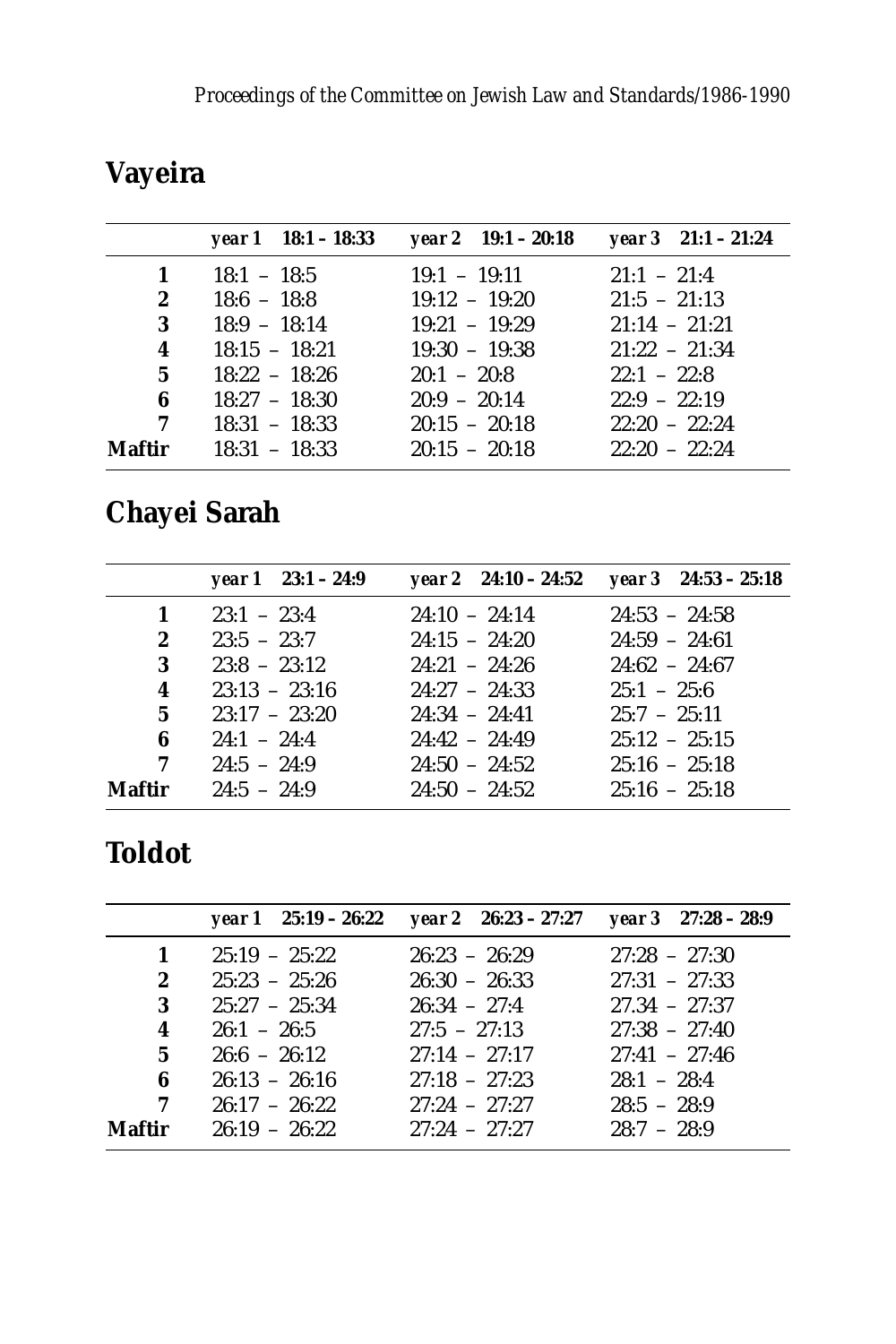|             | year $1 \quad 28:10 - 30:13$ | year 2 $30:14 - 31:16$ year 3 $31:17 - 32:3$ |                 |
|-------------|------------------------------|----------------------------------------------|-----------------|
| 1           | $28:10 - 28:12$              | $30:14 - 30:16$                              | $31:17 - 31:21$ |
| $2^{\circ}$ | $28:13 - 28:17$              | $30:17 - 30:21$                              | $31:22 - 31:24$ |
| 3           | $28:18 - 28:22$              | $30:22 - 30:27$                              | $31:25 - 31:35$ |
| 4           | $29:1 - 29:8$                | $30:28 - 30:36$                              | $31:36 - 31:42$ |
| 5           | $29.9 - 29.17$               | $30:37 - 30:43$                              | $31:43 - 31:45$ |
| 6           | $29:18 - 29:33$              | $31:1 - 31:9$                                | $31:46 - 31:50$ |
| 7           | $29:34 - 30:13$              | $31:10 - 31:16$                              | $31:51 - 32:3$  |
|             | <b>Maftir</b> $30:9 - 30:13$ | $31:14 - 31:16$                              | $32:1 - 32.3$   |

# **Vayetze**

# **Vayishlach**

|                         | year $1 \quad 32:4 - 33:20$ | year 2 $34:1 - 35:15$ | year $3\quad 35:16 - 36:43$ |
|-------------------------|-----------------------------|-----------------------|-----------------------------|
| 1                       | $32:4 - 32:6$               | $34:1 - 34:4$         | $35:16 - 35:26$             |
| $\mathbf{2}$            | $32:7 - 32:9$               | $34:5 - 34:12$        | $35:27 - 35:29$             |
| 3                       | $32:10 - 32:13$             | $34:13 - 34:17$       | $36:1 - 36:8$               |
| $\overline{\mathbf{4}}$ | $32:14 - 32:22$             | $34:18 - 34:23$       | $36:9 - 36:19$              |
| 5 <sup>5</sup>          | $32:23 - 32:30$             | $34:24 - 34:31$       | $36:20 - 36:30$             |
| 6                       | $32:31 - 33:5$              | $35:1 - 35:11$        | $36:31 - 36:39$             |
| $\overline{7}$          | $33:6 - 33:20$              | $35:12 - 35:15$       | $36:40 - 36:43$             |
| Maftir                  | $33:18 - 33:20$             | $35:12 - 35:15$       | $34:40 - 36:43$             |

# **Vayeishev**

|                         | year $1 \quad 37:1 - 37:36$ | year $2 \quad 38:1 - 38:30$ | year $3 \quad 39:1 - 40:23$ |
|-------------------------|-----------------------------|-----------------------------|-----------------------------|
| 1                       | $37:1 - 37:3$               | $38:1 - 38:5$               | $39:1 - 39:6$               |
| 2                       | $37:4 - 37:7$               | $38:6 - 38:11$              | $39:7 - 39:10$              |
| 3                       | $37:8 - 37:11$              | $38:12 - 38:14$             | $39:11 - 39:18$             |
| $\overline{\mathbf{4}}$ | $37:12 - 37:17$             | $38:15 - 38:19$             | $39:19 - 39:23$             |
| 5 <sup>5</sup>          | $37:18 - 37:22$             | $38:20 - 38:23$             | $40:1 - 40:8$               |
| 6                       | $37:23 - 37:28$             | $38:24 - 38:26$             | $40:9 - 40:15$              |
| 7                       | $37:29 - 37:36$             | $38:27 - 38:30$             | $40:16 - 40:23$             |
| Maftir                  | $37:34 - 37:36$             | $38:27 - 38:30$             | $40:20 - 40:23$             |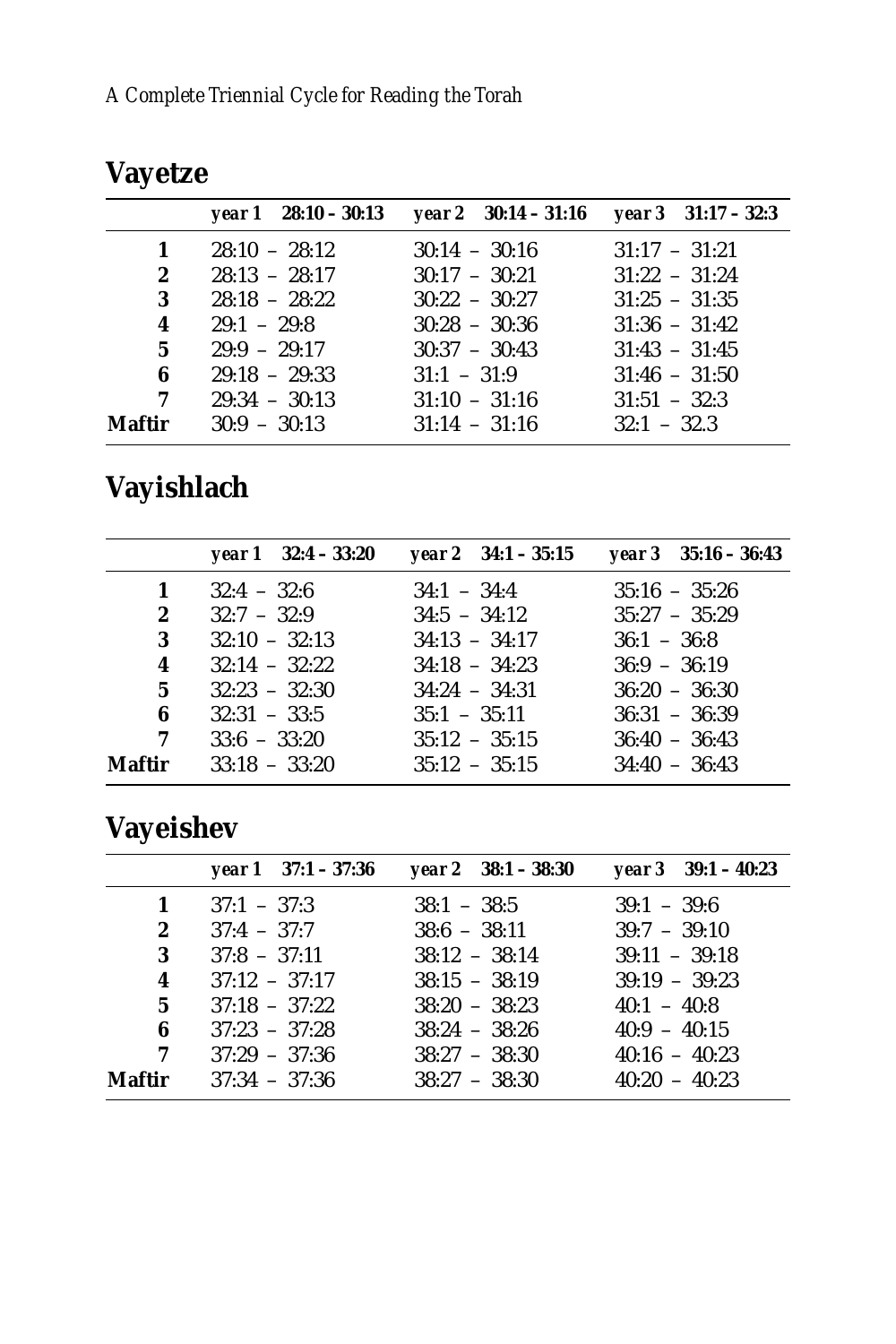|              |                 | year 1 $41:1 - 41:52$ year 2 $41:53 - 43:15$ year 3 $43:16 - 44:17$ |                 |
|--------------|-----------------|---------------------------------------------------------------------|-----------------|
| 1            | $41:1 - 41:4$   | $41:53 - 41:57$                                                     | $43:16 - 43:18$ |
| $\mathbf{2}$ | $41:5 - 41:7$   | $42:1 - 42:5$                                                       | $43:19 - 43:25$ |
| 3            | $41:8 - 41:14$  | $42:6 - 42:18$                                                      | $43:26 - 43:29$ |
| 4            | $41:15 - 41:24$ | $42:19 - 42:28$                                                     | $43:30 - 43:34$ |
| 5            | $41:25 - 47:38$ | $42:29 - 42:38$                                                     | $44:1 - 44:6$   |
| 6            | $41:39 - 41:43$ | $43:1 - 43:7$                                                       | $44:7 - 44:10$  |
| 7            | $41:44 - 41:52$ | $43:8 - 43:15$                                                      | $44:11 - 44:17$ |
| Maftir       | $41:50 - 41:52$ | $43:11 - 43:15$                                                     | $44:15 - 44:17$ |

#### **Miketz**

# **Vayigash**

|                |                 | year 1 44:18 - 45:27 year 2 45:28 - 46:27 year 3 46:28 - 47:27 |                 |
|----------------|-----------------|----------------------------------------------------------------|-----------------|
| 1              | $44:18 - 44:20$ | $45:28 - 46:4$                                                 | $46:28 - 46:30$ |
| $\mathbf{2}$   | $44:21 - 44:24$ | $46:5 - 46:7$                                                  | $46:31 - 46:34$ |
| 3              | $44:25 - 44:30$ | $46:8 - 46:11$                                                 | $47:1 - 47:6$   |
| 4              | $44:31 - 44:34$ | $46:12 - 46:15$                                                | $47:7 - 47:10$  |
| 5 <sup>5</sup> | $45:1 - 45:7$   | $46:16 - 46:18$                                                | $47:11 - 47:19$ |
| 6              | $45:8 - 45:18$  | $46:19 - 46:22$                                                | $47:20 - 47:22$ |
| 7              | $45:19 - 45:27$ | $46:23 - 46:27$                                                | $47:23 - 47:27$ |
| Maftir         | $45:25 - 45:27$ | $46:23 - 46:27$                                                | $47:25 - 47:27$ |

# **Vayechi**

|        |                 | year 1 $47:28 - 48:22$ year 2 $49:1 - 49:26$ | year $3\quad 49:27 - 50:26$ |
|--------|-----------------|----------------------------------------------|-----------------------------|
| 1      | $47:28 - 47:31$ | $49:1 - 49:4$                                | $49:27 - 49:30$             |
| 2      | $48:1 - 48:3$   | $49:5 - 49:7$                                | $49:31 - 49:33$             |
| 3      | $48:4 - 48:9$   | $49:8 - 49:12$                               | $50:1 - 50:6$               |
| 4      | $48:10 - 48:13$ | $49:13 - 49:15$                              | $50:7 - 50:9$               |
| 5      | $48:14 - 48:16$ | $49:16 - 49:18$                              | $50:10 - 50:14$             |
| 6      | $48:17 - 48:19$ | $49:19 - 49:21$                              | $50:15 - 50:20$             |
| 7      | $48:20 - 48:22$ | $49:22 - 49:26$                              | $50:21 - 50:26$             |
| Maftir | $48:20 - 48:22$ | $49:22 - 49:26$                              | $50:23 - 50:26$             |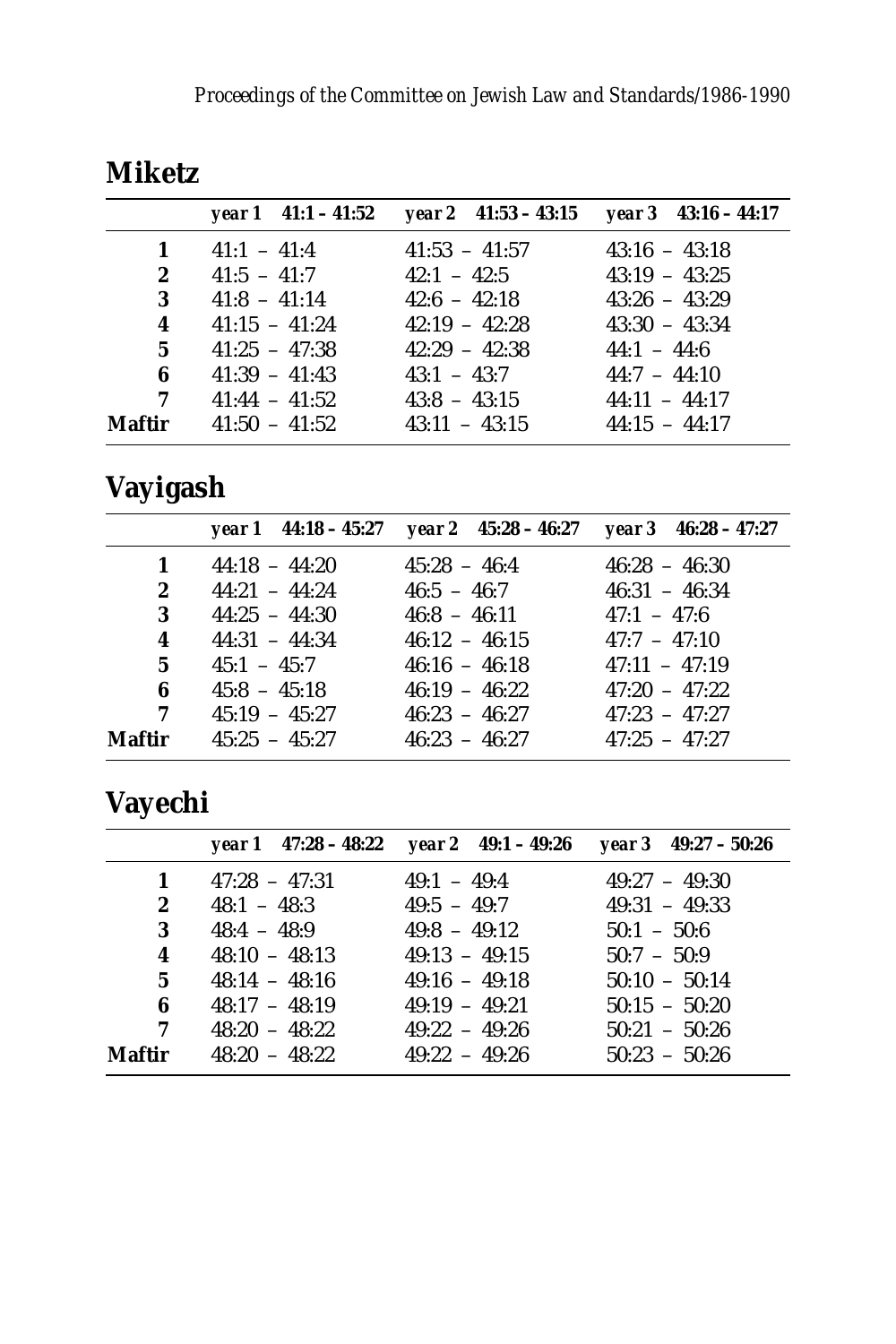# **EXODUS**

## **Shemot**

|                | year $1 \t1:1 - 2:25$ | year 2 $3:1 - 4:17$   | year $3\quad 4:18-6:1$ |
|----------------|-----------------------|-----------------------|------------------------|
|                | 1 $1:1 - 1:7$         | $3:1 - 3:6$           | $4:18 - 4:20$          |
| $\mathbf{2}$   | $1:8 - 1:12$          | $3:7 - 3:10$          | $4:21 - 4:26$          |
| 3 <sup>1</sup> | $1:13 - 1:17$         | $3:11 - 3:15$         | $4:27 - 4:31$          |
| 4              | $1:18 - 1:22$         | $3:16 - 3:22$         | $5:1 - 5:5$            |
| 5 <sup>5</sup> | $2:1 - 2:10$          | $4:1 - 4:5$           | $5:6 - 5:9$            |
| 6              | $2:11 - 2:15$         | $4:6 - 4:9$           | $5:10 - 5:14$          |
| 7              | $2:16 - 2:25$         | $4:10 - 4:17$         | $5:15 - 6:1$           |
| Maftir         | $2:23 - 2:25$         | $4:14^{\circ} - 4:17$ | $5:22 - 6:1$           |

# Va'ayrah

|        | year $1 \quad 6:2 - 7:7$ | year 2 $7:8-8:15$ | year $3$ 8:16 – 9:35 |
|--------|--------------------------|-------------------|----------------------|
| 1      | $6:2 - 6:5$              | $7:8 - 7:13$      | $8:16 - 8:23$        |
| 2      | $6:6 - 6:9$              | $7:14 - 7:18$     | $8:24 - 8:28$        |
| 3      | $6:10 - 6:13$            | $7:19 - 7:25$     | $9:1 - 9:7$          |
| 4      | $6:14 - 6:19$            | $7:26 - 7:29$     | $9:8 - 9:16$         |
| 5      | $6:20 - 6:25$            | $8:1 - 8:6$       | $9:17 - 9:21$        |
| 6      | $6:26 - 6:28$            | $8:7 - 8:11$      | $9:22 - 9:26$        |
| 7      | $6:29 - 7:7$             | $8:12 - 8:15$     | $9:27 - 9:35$        |
| Maftir | $7:5 - 7:7$              | $8:12 - 8:15$     | $9:33 - 9:35$        |

#### Bo

|                  | year $1 \quad 10:1 - 11:3$ | year 2 $11:4 - 12:28$ | year $3 \quad 12:29 - 13:16$ |
|------------------|----------------------------|-----------------------|------------------------------|
| $\mathbf{1}$     | $10:1 - 10:3$              | $11:4 - 11:10$        | $12:29 - 12:32$              |
| $\boldsymbol{2}$ | $10:4 - 10:6$              | $12:1 - 12:10$        | $12:33 - 12:36$              |
| 3                | $10:7 - 10:11$             | $12:11 - 12:13$       | $12:37 - 12:42$              |
| 4                | $10:12 - 10:15$            | $12:14 - 12:16$       | $12:43 - 12:51$              |
| 5 <sup>5</sup>   | $10:16 - 10:23$            | $12:17 - 12:20$       | $13:1 - 13:4$                |
| 6                | $10:24 - 10:29$            | $12:21 - 12:24$       | $13:5 - 13:10$               |
| 7                | $11:1 - 11:3$              | $12:25 - 12:28$       | $13:11 - 13:16$              |
| Maftir           | $11:1 - 11:3$              | $12:25 - 12:28$       | $13:14 - 13:16$              |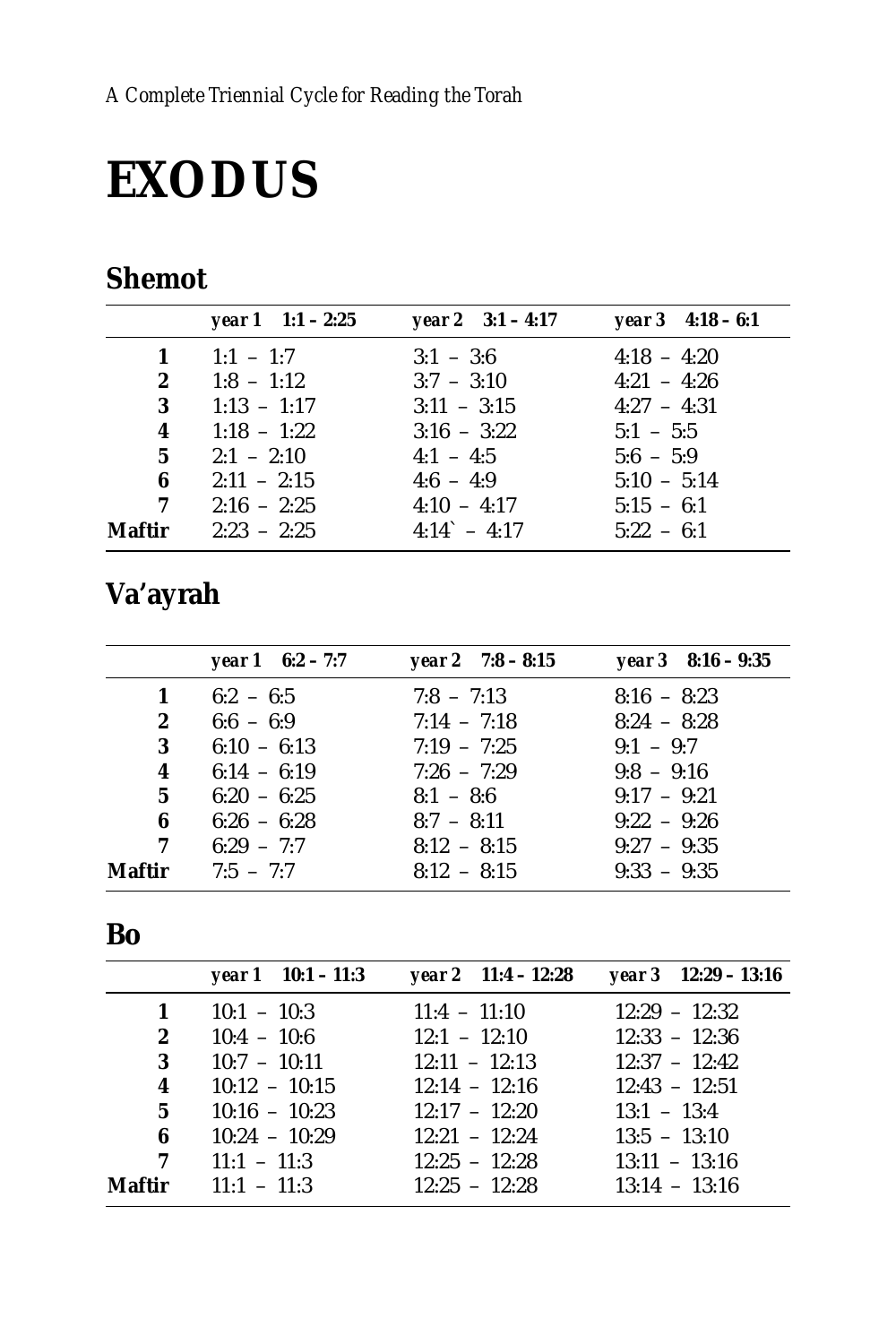|                |                               | year 1 $13:17 - 15:26$ year 2 $14:15 - 16:10$ year 3 $14:26 - 17:16$ |                 |
|----------------|-------------------------------|----------------------------------------------------------------------|-----------------|
| $\mathbf{1}$   | $13:17 - 13:22$               | $14:15 - 14:20$                                                      | $14:26 - 15:21$ |
| $\mathbf{2}$   | $14:1 - 14:4$ $14:21 - 14:25$ |                                                                      | $15:22 - 15:26$ |
| 3              | $14:5 - 14:8$ $14:26 - 15:21$ |                                                                      | $15:27 - 16:10$ |
| 4              | $14:9 - 14:14$                | $15:22 - 15:26$                                                      | $16:11 - 16:27$ |
| 5 <sup>1</sup> | $14:15 - 14:20$               | $15:27 - 16:3$                                                       | $16:28 - 16:36$ |
| 6              | $14:21 - 14:25$               | $16:4 - 16:7$                                                        | $17:1 - 17:7$   |
| 7              | $14:26 - 15:26$               | $16:8 - 16:10$                                                       | $17:8 - 17:16$  |
| Maftir         | $15:22 - 15:26$               | $16:8 - 16:10$                                                       | $17:14 - 17:16$ |

#### **Beshalach**

#### **Yitro I**

**(full parashah with Ten Commandments every year)**

|        | every year      |
|--------|-----------------|
| 1      | $18:1 - 18:12$  |
| 2      | $18:13 - 18:23$ |
| 3      | $18:24 - 18:27$ |
| 4      | $19:1 - 19:6$   |
| 5      | $19:7 - 19:19$  |
| 6      | $19:20 - 20:14$ |
| 7      | $20:15 - 20:23$ |
| Maftir | $20:19 - 20:23$ |

#### **Yitro II**

**(triennial divisions with Ten Commandments in years two and three)**

|                | year $1 \quad 18:1 - 18:27$ | year $2 \quad 19:1 - 20:23$ | year $3 \quad 19:1 - 20:23$ |
|----------------|-----------------------------|-----------------------------|-----------------------------|
| 1              | $18:1 - 18:4$               | $19:1 - 19:6$               | $19:1 - 19:6$               |
| $\mathbf{2}$   | $18:5 - 18:8$               | $19:7 - 19:9$               | $19:7 - 19:9$               |
| 3              | $18:9 - 18:12$              | $19:10 - 19:13$             | $19:10 - 19:13$             |
| 4              | $18:13 - 18:16$             | $19:14 - 19:19$             | $19:14 - 19:19$             |
| 5 <sup>5</sup> | $18:17 - 18:19$             | $19:20 - 20:14$             | $19:20 - 20:14$             |
| 6              | $18:20 - 18:23$             | $20:15 - 20:18$             | $20:15 - 20:18$             |
| 7              | $18:24 - 18:27$             | $20:19 - 20:23$             | $20:19 - 20:23$             |
| <b>Maftir</b>  | $18:24 - 18:27$             | $20:21 - 20:23$             | $20:21 - 20:23$             |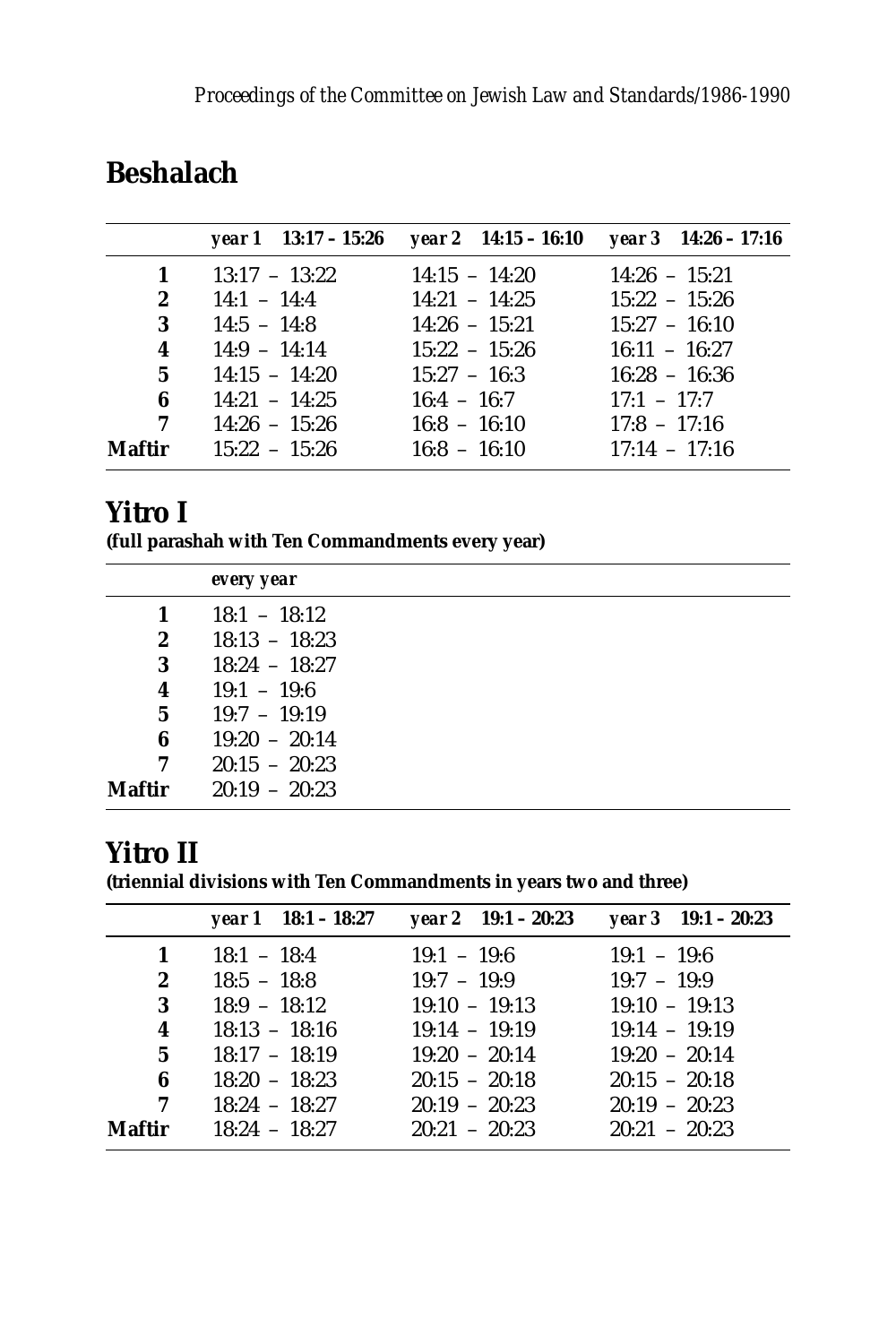|              | year $1 \quad 21:1 - 22:3$   | year $2 \quad 22:4 - 23:19$ | year $3\quad 23:20 - 24:18$ |
|--------------|------------------------------|-----------------------------|-----------------------------|
| $\mathbf{1}$ | $21:1 - 21:6$                | $22.4 - 22.8$               | $23:20 - 23:25$             |
| $2^{\circ}$  | $21:7 - 21:11$               | $22:9 - 22:12$              | $23:26 - 23:30$             |
| 3            | $21:12 - 21:19$              | $22:13 - 22:18$             | $23:31 - 23:33$             |
| 4            | $21:20 - 21:27$              | $22:19 - 22:26$             | $24:1 - 24:6$               |
| 5.           | $21:28 - 21:32$              | $22:27 - 23:5$              | $24:7 - 24:11$              |
| 6            | $21:33 - 21:36$              | $23:6 - 23:13$              | $24:12 - 24:14$             |
| 7            | $21:37 - 22:3$               | $23:14 - 23:19$             | $24:15 - 24:18$             |
|              | <b>Maftir</b> $21:37 - 22:3$ | $23:14 - 23:19$             | $24:15 - 24:18$             |

# **Mishpatim**

## **Terumah**

|                | year $1 \quad 25:1 - 25:40$ | year 2 26:1 – 26:30 | $year 3 26:31 - 27:19$ |
|----------------|-----------------------------|---------------------|------------------------|
| 1              | $25:1 - 25:5$               | $26:1 - 26:3$       | $26:31 - 26:33$        |
| $2^{\circ}$    | $25:6 - 25:9$               | $26:4 - 26:6$       | $26:34 - 26:37$        |
| 3              | $25:10 - 25:16$             | $26:7 - 26:11$      | $27:1 - 27:3$          |
| 4              | $25:17 - 25:22$             | $26:12 - 26:14$     | $21:4 - 27:8$          |
| 5 <sup>5</sup> | $25:23 - 25:30$             | $26:15 - 26:21$     | $27:9 - 27:12$         |
| 6              | $25:31 - 25:33$             | $26:22 - 26:25$     | $27:13 - 27:16$        |
| 7              | $25:34 - 25:40$             | $26:26 - 26:30$     | $27:17 - 27:19$        |
| Maftir         | $25:37 - 25:40$             | $26:26 - 26:30$     | $27.17 - 27.19$        |

# **Tetzaveh**

|               | year $1 \quad 27:20 - 28:30$ |                 | year $2 \quad 28:31 - 29:18$ year $3 \quad 29:19 - 30:10$ |
|---------------|------------------------------|-----------------|-----------------------------------------------------------|
| 1             | $27:20 - 28:5$               | $28:31 - 28:35$ | $29:19 - 29:21$                                           |
| 2             | $28:6 - 28:9$                | $28:36 - 28:38$ | $29:22 - 29:25$                                           |
| 3             | $28:10 - 28:12$              | $28:39 - 28:43$ | $29:26 - 29:30$                                           |
| 4             | $28:13 - 28:17$              | $29:1 - 29:4$   | $29:31 - 29:34$                                           |
| $5^{\circ}$   | $28:18 - 28:21$              | $29:5 - 29:9$   | $29:35 - 29:37$                                           |
| 6             | $28:22 - 28:25$              | $29:10 - 29:14$ | $29:38 - 29:46$                                           |
| 7             | $28:26 - 28:30$              | $29:15 - 29:18$ | $30:1 - 30:10$                                            |
| <b>Maftir</b> | $28:28 - 28:30$              | $29:15 - 29:18$ | $30:8 - 30:10$                                            |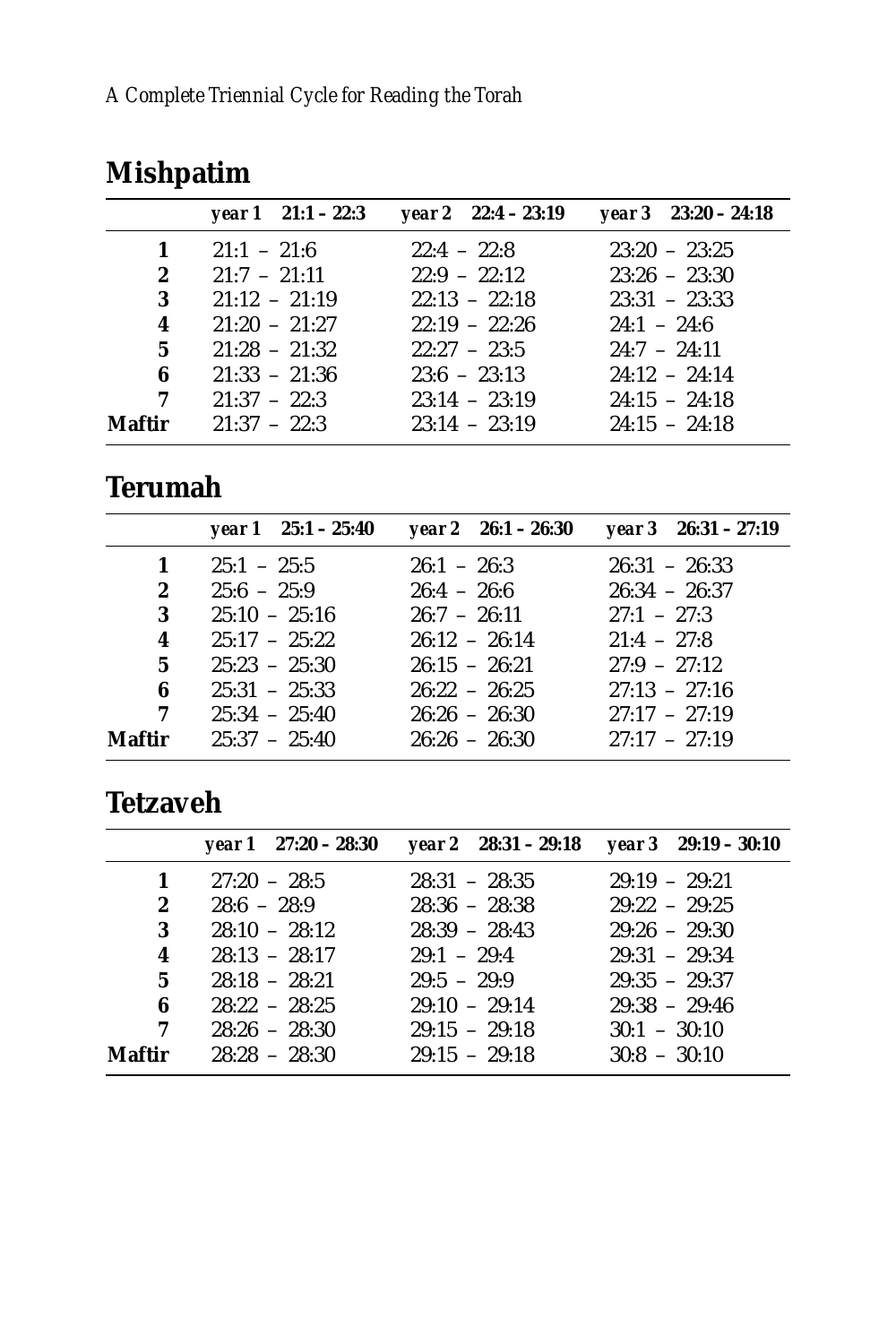|              | $year 1 \quad 30:11 - 31:17$ | year $2 \quad 31:18 - 33:11$ year $3 \quad 33:12 - 34:35$ |                 |
|--------------|------------------------------|-----------------------------------------------------------|-----------------|
| $\mathbf{1}$ | $30:11 - 30:13$              | $31:18 - 32:6$                                            | $33:12 - 33:16$ |
| $\mathbf{2}$ | $30:14 - 30:16$              | $32:7 - 32:11$                                            | $33:17 - 33:23$ |
| 3            | $30:17 - 30:21$              | $32:12 - 32:14$                                           | $34:1 - 34:9$   |
| 4            | $30:22 - 30:33$              | $32:15 - 32:24$                                           | $34:10 - 34:17$ |
| 5            | $30:34 - 30:38$              | $32:25 - 32:29$                                           | $34:18 - 34:21$ |
| 6            | $31:1 - 31:11$               | $32:30 - 33:6$                                            | $34:22 - 34:26$ |
| 7            | $31:12 - 31:17$              | $33:7 - 33:11$                                            | $34:27 - 34:35$ |
| Maftir       | $31:15 - 31:17$              | $33:9 - 33:11$                                            | $34:33 - 34:35$ |
|              |                              |                                                           |                 |

#### **Ki Tissa**

# **Vayakhel – Pekudei**

#### **I. Triennial Cycle Variations**

|   | year 1                                                     | year 2                                                      | year 3                                                      |
|---|------------------------------------------------------------|-------------------------------------------------------------|-------------------------------------------------------------|
| A | Together 35:1 – 37:16                                      | Together 37:17 - 39:21                                      | Separate<br>Vayakhel 35:1 - 36:19<br>Pekudei 39:22 - 40:38  |
| B | Together $35:1 - 37:16$                                    | Separate<br>Vayakhel 37:17 - 38:20<br>Pekudei 38:21 - 39:21 | Together 39:22 - 40:38                                      |
| C | Together $35:1 - 37:16$                                    | Separate<br>Vayakhel 35:1 - 36:19<br>Pekudei 38:21 - 39:21  | Separate<br>Vayakhel 36:20 - 38:20<br>Pekudei 39:22 - 40:38 |
| D | Separate<br>Vayakhel 35:1 - 36:19<br>Pekudei 38:21 - 39:21 | Separate<br>Vayakhel 36:20 - 38:20<br>Pekudei 39:22 - 40:38 | Together 39:22 - 40:38                                      |
| Е | Separate<br>Vayakhel 35:1 - 36:19<br>Pekudei 38:21 - 39:21 | Together 37:17 - 39:21                                      | Separate<br>Vayakhel 36:20 - 38:20<br>Pekudei 39:22 - 40:38 |
| F | Separate<br>Vayakhel 35:1 - 37:16<br>Pekudei 38:21 - 39:21 | Together 37:17 - 39:21                                      | Together 39:22 - 40:38                                      |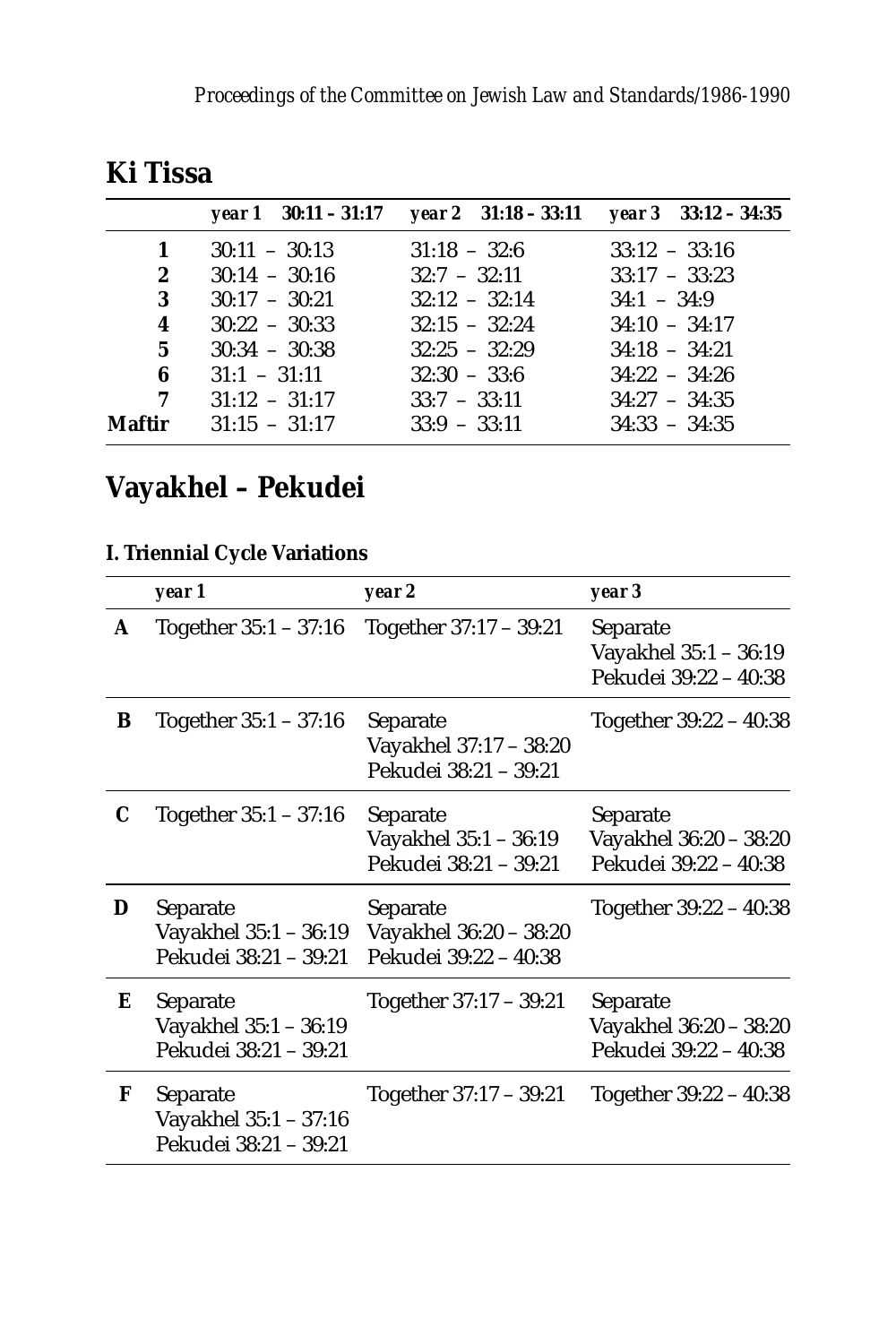| year $1 \quad 35:1 - 37:16$ |                 | year $2 \quad 37:17 - 39:21$ year $3 \quad 39:22 - 40:38$ |
|-----------------------------|-----------------|-----------------------------------------------------------|
| $35:1 - 35:10$              | $37:17 - 37:24$ | $39.22 - 39.26$                                           |
| $35:11 - 35:20$             | $37:25 - 37:29$ | $39:27 - 39:32$                                           |
| $35:21 - 35:29$             | $38:1 - 38:8$   | $39:33 - 39:43$                                           |
| $35:30 - 36:7$              | $38:9 - 38:20$  | $40:1 - 40:8$                                             |
| $36:8 - 36:19$              | $38:21 - 39:1$  | $40:9 - 40:16$                                            |
| $36:20 - 36:38$             | $39.2 - 39.7$   | $40:17 - 40:27$                                           |
| $37:1 - 37:16$              | $39:8 - 39:21$  | $40:28 - 40:38$                                           |
| $37:10 - 37:16$             | $39:19 - 39:21$ | $40:34 - 40:38$                                           |
|                             |                 |                                                           |

**II. Aliyot Divisions for Combined Sidrot**

#### **III. Aliyot Divisions for Separate Sidrot**

(refer to Triennial Cycle Variations)

|               | A.3              | Vayakel 35:1 - 36:19   | Pekudei 39:22 - 40:38 |
|---------------|------------------|------------------------|-----------------------|
|               | 1                | $35:1 - 35:3$          | $39:22 - 39:26$       |
|               | 2                | $35:4 - 35:10$         | $39:27 - 39:32$       |
|               | 3                | $35:11 - 35:20$        | $39:33 - 39:43$       |
|               | 4                | $35:21 - 35:29$        | $40:1 - 40:8$         |
|               | 5                | $35:30 - 35:35$        | $40:9 - 40:16$        |
|               | 6                | $36:1 - 36:7$          | $40:17 - 40:27$       |
|               | 7                | $36:8 - 36:19$         | $40:28 - 40:38$       |
| <b>Maftir</b> |                  | $36:17 - 36:19$        | $40:34 - 40:38$       |
|               |                  |                        |                       |
|               | B.2              | Vayakhel 37:17 - 38:20 | Pekudei 38:21 - 39:21 |
|               | 1                | $37:17 - 37:19$        | $38:21 - 38:23$       |
|               | $\boldsymbol{2}$ | $37:20 - 37:24$        | $38:24 - 38:27$       |
|               | 3                | $37:25 - 37:29$        | $38:28 - 39:1$        |
|               | 4                | $38:1 - 38:3$          | $39:2 - 39:7$         |
|               | 5                | $38:4 - 38:8$          | $39:8 - 39:14$        |
|               | 6                | $38:9 - 38:15$         | $39:15 - 39:18$       |
|               | 7                | $38:16 - 38:20$        | $39:19 - 39:21$       |
| <b>Maftir</b> |                  | $38:18 - 38:20$        | $39:19 - 39:21$       |
| C.2           |                  | Vayakhel 35:1 - 36:19  | Pekudei 38:21 – 39:21 |
|               |                  | Same as A.3            | Same as B.2           |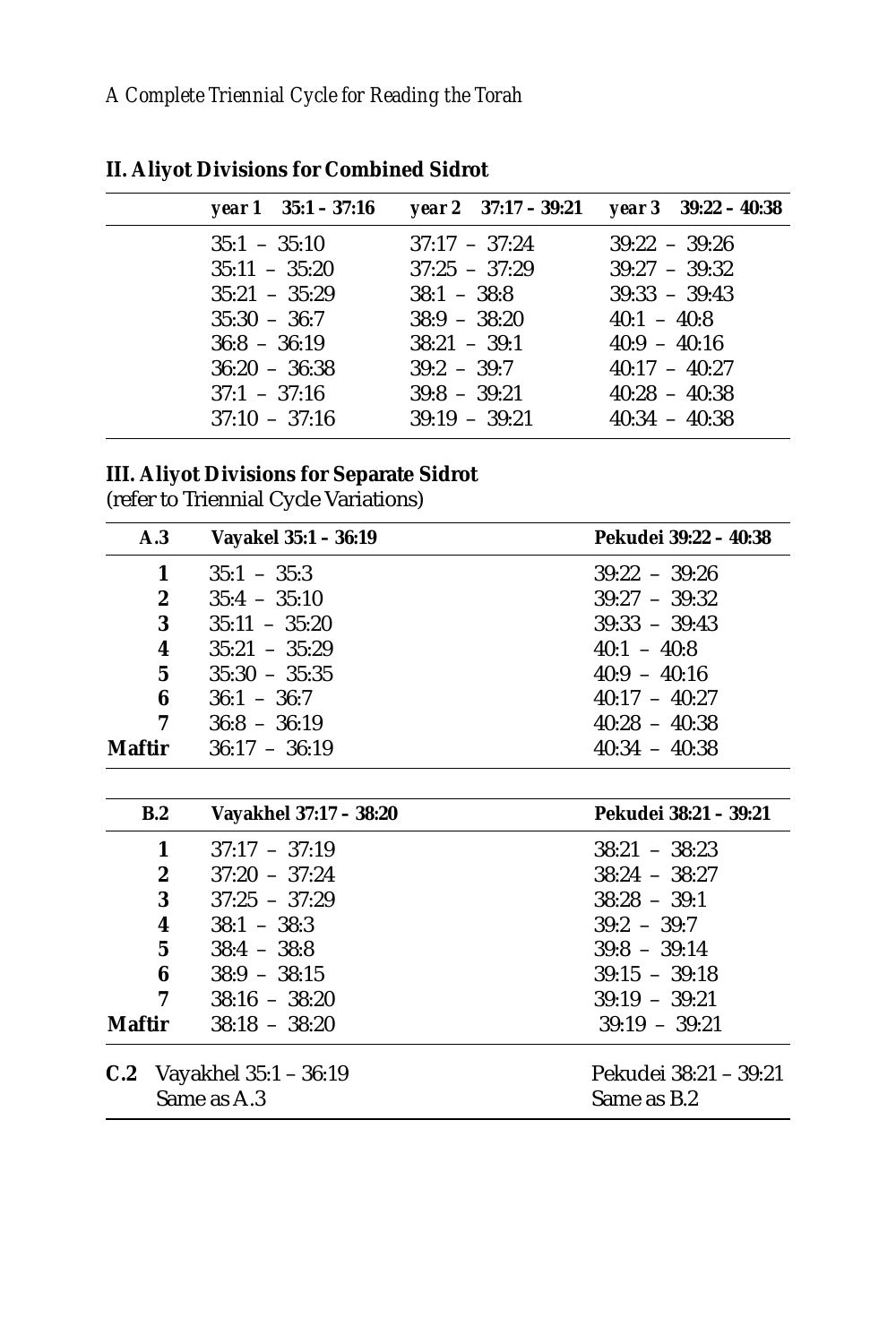|               | C.3<br>Vayakhel 36:20 - 38:20     | Pekudei 39:22 - 40:38 |
|---------------|-----------------------------------|-----------------------|
|               | $36:20 - 36:30$<br>1              |                       |
|               | 2<br>$36:31 - 36:38$              | Same as A.3           |
|               | 3<br>$37:1 - 37:16$               |                       |
|               | $37:17 - 37:24$<br>4              |                       |
|               | $37:25 - 37:29$<br>5              |                       |
|               | 6<br>$38:1 - 38:8$                |                       |
|               | 7<br>$38:9 - 38:20$               |                       |
| <b>Maftir</b> | $38:18 - 38:20$                   |                       |
| D.1           | Vayakhel 35:1 - 36:19             | Pekudei 38:21 - 39:21 |
|               | Same as A.3                       | Same as B.2           |
|               | <b>D.2</b> Vayakhel 36:20 - 38:20 | Pekudei 39:22 - 40:38 |
|               | Same as C.3                       | Same as A.3           |
| E.1           | Vayakhel 35:1 - 36:19             | Pekudei 38:21 - 39:21 |
|               | Same as A.3                       | Same as B.2           |
| E.3           | Vayakhel 36:20 - 38:20            | Pekudei 39:22 - 40:38 |
|               | Same as C.3                       | Same as A.3           |
| F.1           | Vayakhel 35:1 - 37:16             | Pekudei 38:21 - 39:21 |
| 1             | $35:1 - 35:10$                    | Same as B.2           |
| 2             | $35:11 - 35:20$                   |                       |
| 3             | $35:21 - 35:29$                   |                       |
| 4             | $35:30 - 36:7$                    |                       |
| 5             | $36:8 - 36:19$                    |                       |
| 6             | $36:20 - 36:38$                   |                       |
| 7             | $37:1 - 37:16$                    |                       |
| <b>Maftir</b> | $37:10 - 37:16$                   |                       |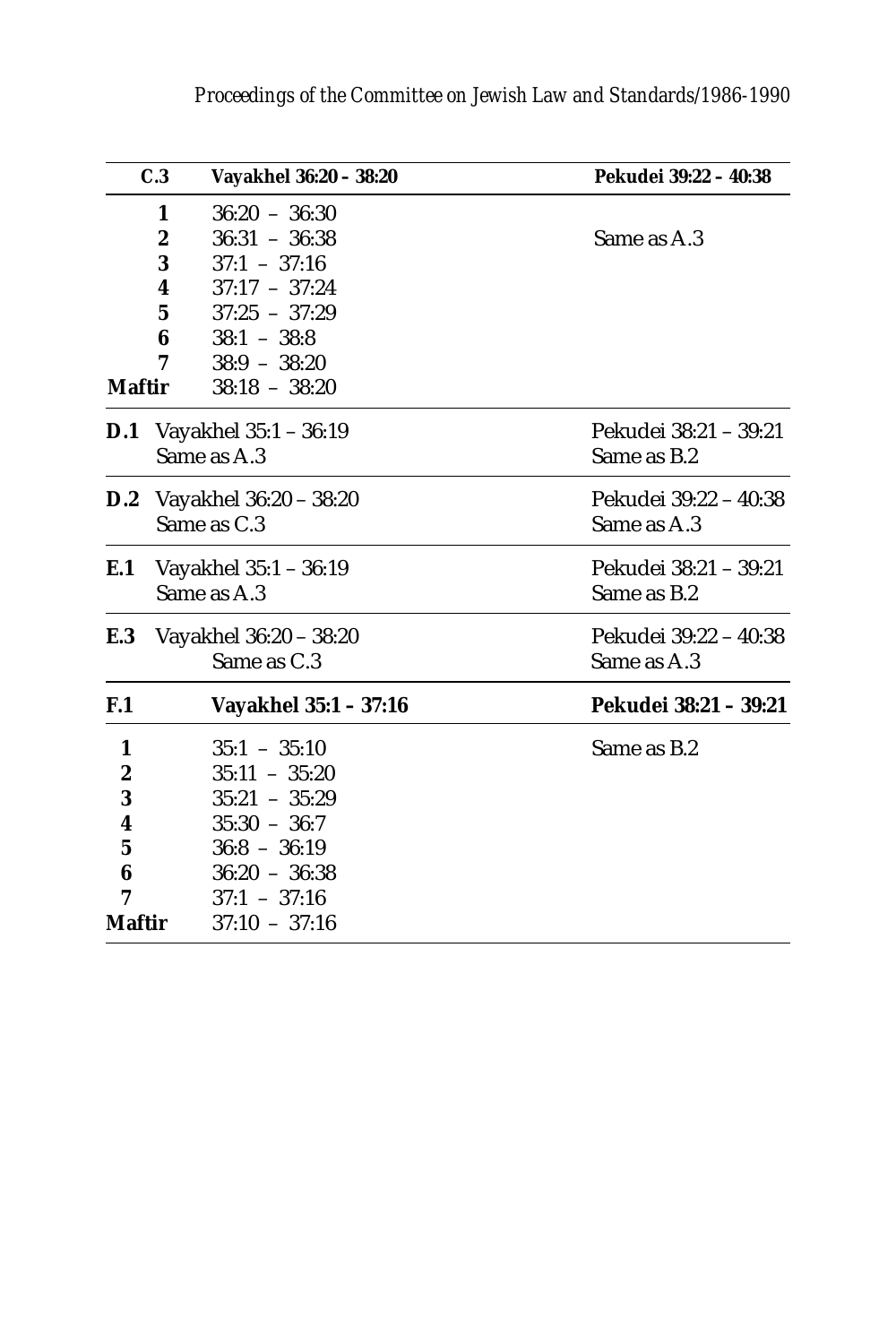# **LEVITICUS**

# Vayikra

|                | year $1 \quad 1:1 - 2:16$ | year 2 $3:1 - 4:26$ | year $3\quad 4:27 - 5:26$ |
|----------------|---------------------------|---------------------|---------------------------|
|                | 1 $1:1 - 1:4$             | $3:1 - 3:5$         | $4:27 - 4:31$             |
| $\mathbf{2}$   | $1:5 - 1:9$               | $3:6 - 3:11$        | $4:32 - 4:35$             |
| 3              | $1:10 - 1:13$             | $3:12 - 3:17$       | $5:1 - 5:10$              |
| 4              | $1:14 - 1:17$             | $4:1 - 4:7$         | $5:11 - 5:13$             |
| 5 <sup>5</sup> | $2:1 - 2:6$               | $4:8 - 4:12$        | $5:14 - 5:16$             |
| 6              | $2:7 - 2:13$              | $4:13 - 4:21$       | $5:17 - 5:19$             |
| 7              | $2:14 - 2:16$             | $4:22 - 4:26$       | $5:20 - 5:26$             |
| Maftir         | $2:14 - 2:16$             | $4:24 - 4:26$       | $5:24 - 5:26$             |

#### **Tzav**

|        | year $1 \quad 6:1 - 7:10$ | year 2 $7:11 - 7:38$ | year $3 \quad 8:1 - 8:36$ |
|--------|---------------------------|----------------------|---------------------------|
| 1      | $6:1 - 6:3$               | $7:11 - 7:15$        | $8:1 - 8:5$               |
| 2      | $6:4 - 6:6$               | $7:16 - 7:18$        | $8:6 - 8:9$               |
| 3      | $6:7 - 6:11$              | $7:19 - 7:21$        | $8:10 - 8:13$             |
| 4      | $6:12 - 6:16$             | $7:22 - 7:27$        | $8:14 - 8:17$             |
| 5      | $6:17 - 6:23$             | $7:28 - 7:31$        | $8:18 - 8:21$             |
| 6      | $7:1 - 7:6$               | $7:32 - 7:34$        | $8:22 - 8:29$             |
| 7      | $7:7 - 7:10$              | $7:35 - 7:38$        | $8:30 - 8:36$             |
| Maftir | $7:7 - 7:10$              | $7:35 - 7:38$        | $8:33 - 8:36$             |

### **Shemini**

|                         | year $1 \quad 9:1 - 10:11$ | year 2 $10:12 - 11:32$ year 3 $11:1 - 11:47$ |                 |
|-------------------------|----------------------------|----------------------------------------------|-----------------|
| 1                       | $9:1 - 9:6$                | $10:12 - 10:15$                              | $11:1 - 11:8$   |
| $\boldsymbol{2}$        | $9:7 - 9:10$               | $10:16 - 10:20$                              | $11:9 - 11:12$  |
| 3                       | $9:11 - 9:16$              | $11:1 - 11:8$                                | $11:13 - 11:19$ |
| $\overline{\mathbf{4}}$ | $9:17 - 9:23$              | $11:9 - 11:12$                               | $11:20 - 11:28$ |
| $5^{\circ}$             | $9:24 - 10:3$              | $11:13 - 11:19$                              | $11:29 - 11:32$ |
| 6                       | $10:4 - 10:7$              | $11:20 - 11:28$                              | $11:33 - 11:38$ |
| 7                       | $10:8 - 10:11$             | $11:29 - 11:32$                              | $11:39 - 11:47$ |
| Maftir                  | $10:8 - 10:11$             | $11:29 - 11:32$                              | $11:45 - 11:47$ |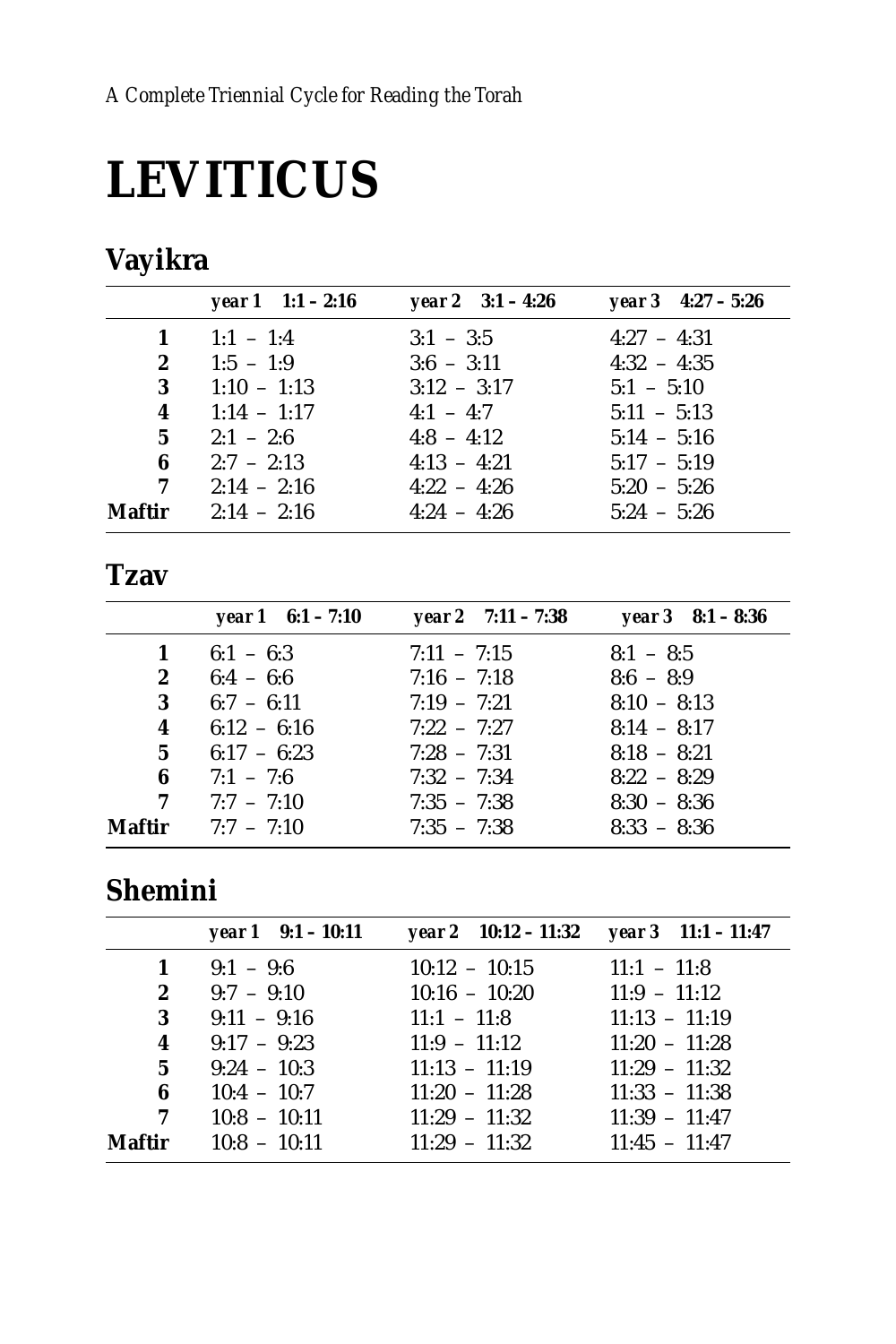#### **Tazria – Metzora**

|   | year 1                                                  | year 2                                                   | year 3                                                    |
|---|---------------------------------------------------------|----------------------------------------------------------|-----------------------------------------------------------|
| A | Together $12:1 - 13:39$                                 | Together $13:40 - 14:32$                                 | Separate<br>Tazria 12:1 - 13:28<br>Metzora 14:33 – 15:33  |
| B | Together $12:1 - 13:39$                                 | Separate<br>Tazria 13:29 - 13:59<br>Metzora 14:1 – 14:32 | Together 14:33 - 15:33                                    |
| C | Separate<br>Tazria 12:1 - 13:39<br>Metzora 14:1 – 14:32 | Together $13:40 - 14:32$                                 | Together 14:33 - 15:33                                    |
| D | Separate<br>Tazria 12:1 - 13:28<br>Metzora 14:1 – 14:32 | Together $13:40 - 14:32$                                 | Separate<br>Tazria 13:29 - 13:59<br>Metzora 14:33 – 15:33 |

#### **II. Aliyot Divisions for Combined Sidrot**

|                         | year $1 \quad 12:1 - 13:39$ |                 |                 |
|-------------------------|-----------------------------|-----------------|-----------------|
| $\mathbf{1}$            | $12:1 - 12:4$               | $13:40 - 13:46$ | $14:33 - 14:38$ |
| $\mathbf{2}$            | $12:5 - 12:8$               | $13:47 - 13:54$ | $14:39 - 14:47$ |
| 3                       | $13:1 - 13:5$               | $13:55 - 13:59$ | $14:48 - 14:53$ |
| $\overline{\mathbf{4}}$ | $13:6 - 13:17$              | $14:1 - 14:5$   | $14:54 - 15:7$  |
| 5 <sup>5</sup>          | $13:18 - 13:23$             | $14:6 - 14:12$  | $15:8 - 15:15$  |
| 6                       | $13:24 - 13:28$             | $14:13 - 14:20$ | $15:16 - 15:28$ |
| 7                       | $13:29 - 13:39$             | $14:21 - 14:32$ | $15:29 - 15:33$ |
| Maftir                  | $13:37 - 13:39$             | $14:30 - 14:32$ | $15:31 - 15:33$ |

#### **III. Aliyot Divisions for Separate Sidrot**

| A.3              | Tazria 12:1 - 13:28 | Metzora 14:33 – 15:33 |
|------------------|---------------------|-----------------------|
| 1                | $12:1 - 12:4$       | $14:33 - 14:38$       |
| $\boldsymbol{2}$ | $12:5 - 12:8$       | $14:39 - 14:47$       |
| 3                | $13:1 - 13:5$       | $14:48 - 14:53$       |
| 4                | $13:6 - 13:8$       | $14:54 - 15:7$        |
| $5\overline{ }$  | $13:9 - 13:17$      | $15:8 - 15:15$        |
| 6                | $13:18 - 13:23$     | $15:16 - 15:28$       |
| 7                | $13:23 - 13:28$     | $15:29 - 15:33$       |
| Maftir           | $13:26 - 13:28$     | $15:31 - 15:33$       |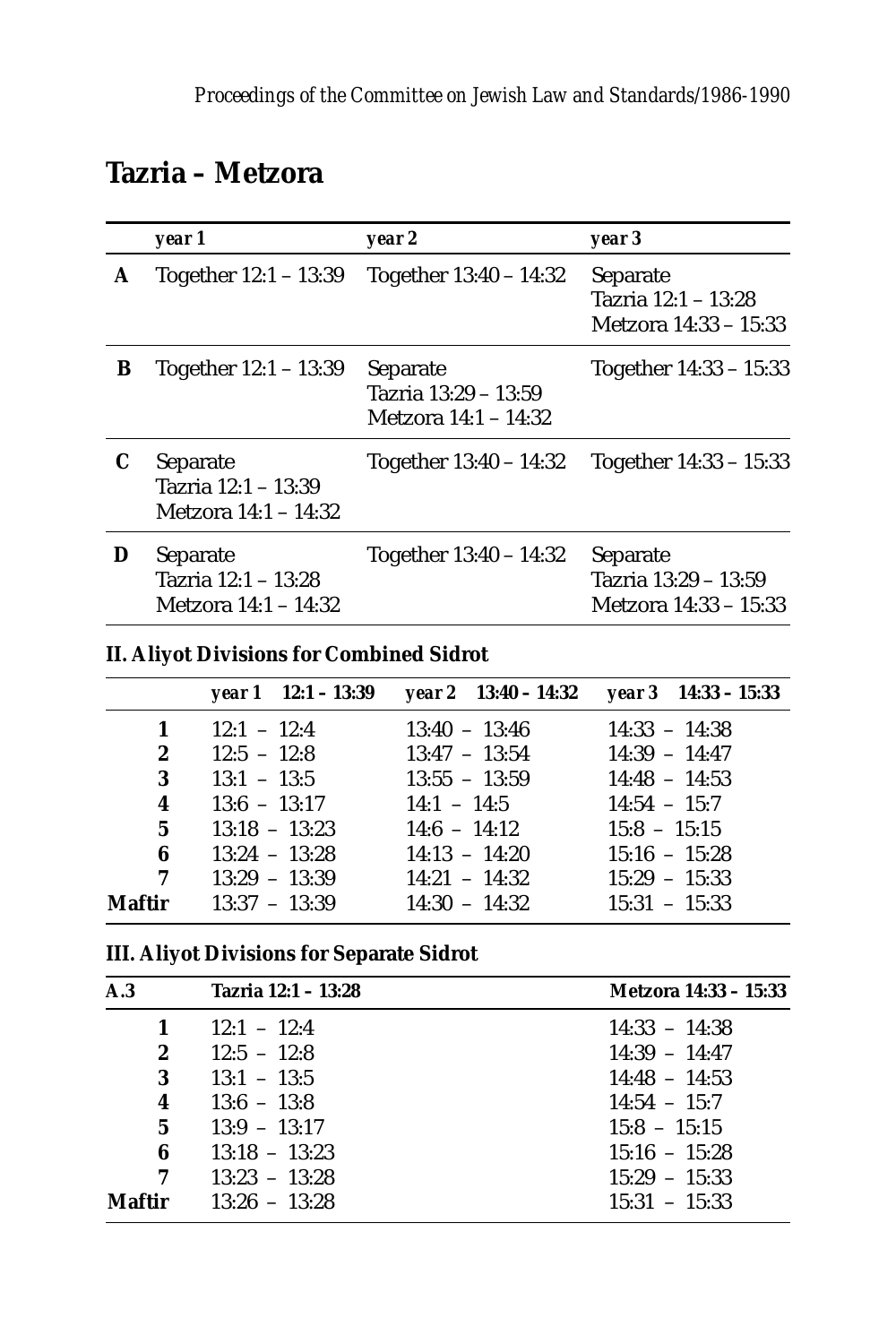|  | A Complete Triennial Cycle for Reading the Torah |  |  |  |  |  |  |  |
|--|--------------------------------------------------|--|--|--|--|--|--|--|
|--|--------------------------------------------------|--|--|--|--|--|--|--|

| B.2            | Tazria 13:29 - 13:59                | Metzora 14:1 - 14:32  |
|----------------|-------------------------------------|-----------------------|
|                | 1<br>$13:29 - 13:34$                | $14:1 - 14:5$         |
|                | $\boldsymbol{2}$<br>$13:35 - 13:39$ | $14:6 - 14:9$         |
|                | 3<br>$13:40 - 13:42$                | $14:10 - 14:12$       |
|                | 4<br>$13:43 - 13:46$                | $14:13 - 14:15$       |
|                | 5<br>$13:47 - 13:50$                | $14:16 - 14:20$       |
|                | 6<br>$13:51 - 13:54$                | $14:21 - 14:25$       |
|                | 7<br>$13:55 - 13:59$                | $14:26 - 14:32$       |
| <b>Maftir</b>  | $13:57 - 13:59$                     | $14:30 - 14:32$       |
|                |                                     |                       |
| C.1            | Tazria 12:1 - 13:39                 | Metzora 14:1 - 14:32  |
|                | $12:1 - 12:4$<br>1                  |                       |
|                | $\boldsymbol{2}$<br>$12:5 - 12:8$   | Same as B.2           |
|                | 3<br>$13:1 - 13:5$                  |                       |
|                | 4<br>$13:6 - 13:17$                 |                       |
|                | 5<br>$13:18 - 13:23$                |                       |
|                | 6<br>$13:24 - 13:28$                |                       |
|                | 7<br>$13:29 - 13:39$                |                       |
| <b>Maftir</b>  | $13:37 - 13:39$                     |                       |
| D.1            | Tazria 12:1 - 13:28                 | Metzora 14:1 – 14:32  |
|                | Same as A.3                         | Same as B.2           |
| $\mathbf{D.3}$ | Tazria 13:29 - 13:59                | Metzora 14:33 – 15:33 |
|                | Same as B.2                         | Same as A.3           |

#### **Acharei Mot – Kedoshim**

**1. Triennial Cycle Variations**

| year 1                          | year 2                                                             | year 3                                             |
|---------------------------------|--------------------------------------------------------------------|----------------------------------------------------|
| <b>A</b> Together $16:1 - 17:7$ | Together $17:8 - 19:14$ Separate                                   | Acharei Mot 16:1 - 16:34<br>Kedoshim 19:15 - 20:27 |
| <b>B</b> Together $16:1 - 17:7$ | Separate<br>Acharei Mot<br>$17:1 - 18:30$<br>Kedoshim 19:1 – 19:37 | Together $19:15 - 20:27$                           |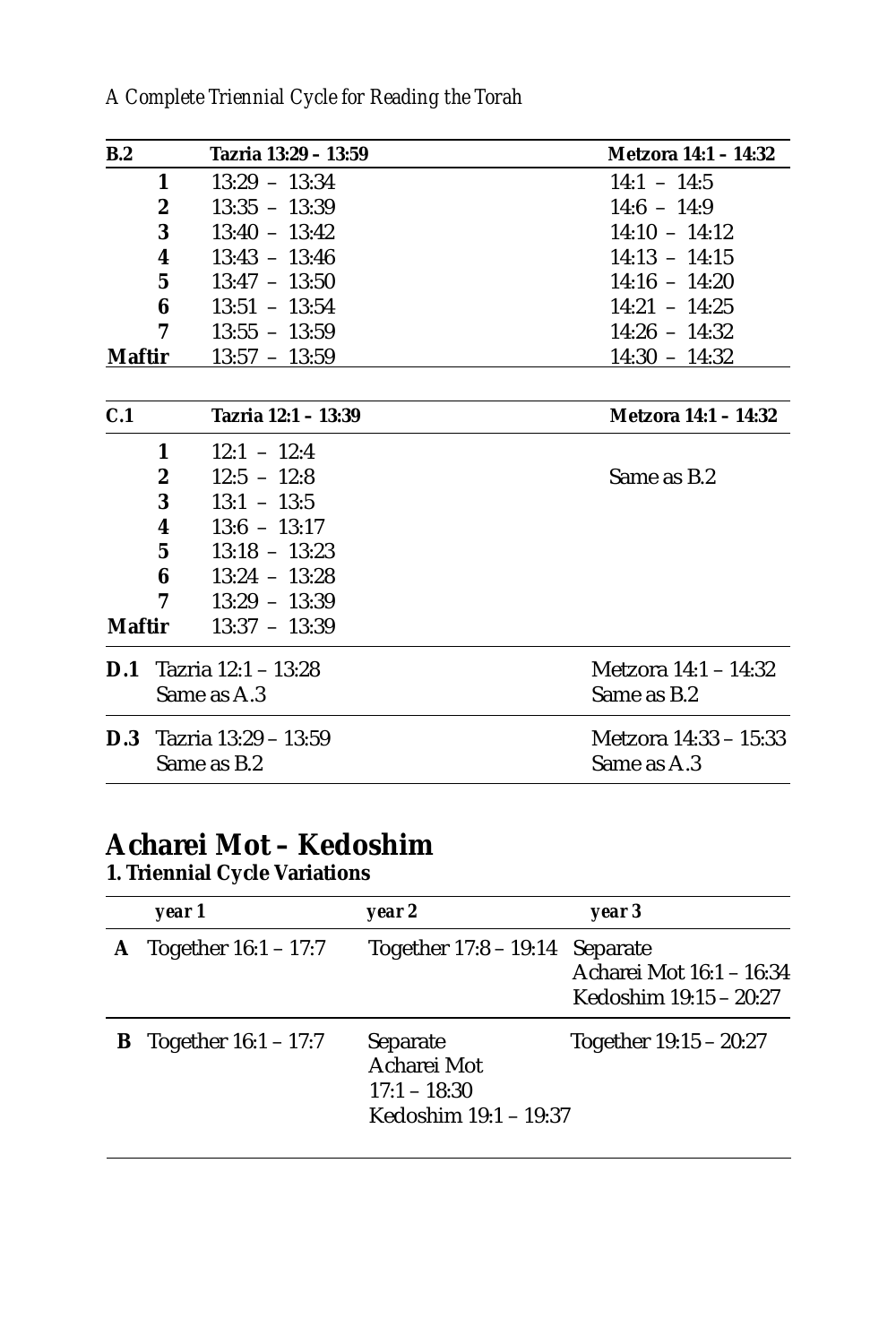| year 1                                                         | year 2                      | year 3                                                         |  |  |
|----------------------------------------------------------------|-----------------------------|----------------------------------------------------------------|--|--|
| C Separate<br>Acharei Mot 16:1 - 17:7<br>Kedoshim 19:1 – 19:37 |                             | Together 17:8 – 19:14 Together 19:15 – 20:27                   |  |  |
| Separate<br>Acharei Mot 16:1 - 16:34<br>Kedoshim 19:1 – 19:37  | Together 17:8 – 19:14       | Separate<br>Acharei Mot 17:1 - 18:30<br>Kedoshim 19:23 - 20:27 |  |  |
| <b>II. Aliyot Divisions for Combined Sidrot</b>                |                             |                                                                |  |  |
| $16:1 - 17:7$<br>year 1                                        | vear $2 \quad 17:8 - 19:14$ | $year 3$ 19:15 – 20:27                                         |  |  |
|                                                                |                             |                                                                |  |  |

|                         |                                | $\gamma$ cal 1 10.1 – 11.1 $\gamma$ cal $\lambda$ 11.0 – 13.14 $\gamma$ cal 3 13.15 – 20.21 |                 |
|-------------------------|--------------------------------|---------------------------------------------------------------------------------------------|-----------------|
| 1                       | $16:1 - 16:6$                  | $17:8 - 17:12$                                                                              | $19:15 - 19:18$ |
| $\mathbf{2}$            | $16:7 - 16:11$ $17:13 - 17:16$ |                                                                                             | $19:19 - 19:22$ |
| 3                       | $16:12 - 16:17$                | $18:1 - 18:5$                                                                               | $19:23 - 19:32$ |
| $\overline{\mathbf{4}}$ | $16:18 - 16:24$                | $18:6 - 18:21$                                                                              | $19:33 - 19:37$ |
| 5 <sup>5</sup>          | $16:25 - 16:30$                | $18:22 - 18:30$                                                                             | $20:1 - 20:7$   |
| 6                       | $16:31 - 16:34$                | $19:1 - 19:3$                                                                               | $20:8 - 20:22$  |
| $\overline{7}$          | $17:1 - 17:7$                  | $19:4 - 19:14$                                                                              | $20:23 - 20:27$ |
| Maftir                  | $17:5 - 17:7$                  | $19:11 - 19:14$                                                                             | $20:25 - 20:27$ |
|                         |                                |                                                                                             |                 |

**III. Aliyot Divisions for Separate Sidrot**

| A.3              | Acharei Mot 16:1 - 16:34 | Kedoshim 19:15 - 20:27 |
|------------------|--------------------------|------------------------|
| 1                | $16:1 - 16:3$            | $19:15 - 19:18$        |
| 2                | $16:4 - 16:6$            | $19:19 - 19:22$        |
| 3                | $16:7 - 16:11$           | $19:23 - 19:32$        |
| 4                | $16:12 - 16:17$          | $19:33 - 19:37$        |
| $5\phantom{.0}$  | $16:18 - 16:24$          | $20:1 - 20:7$          |
| 6                | $16:25 - 16:30$          | $20:8 - 20:22$         |
| 7                | $16:31 - 16:34$          | $20:23 - 20:27$        |
| Maftir           | $16:31 - 16:34$          | $20:25 - 20:27$        |
| B.2              | Acharei Mot 17:1 - 18:30 | Kedoshim 19:1 - 19:37  |
| $\mathbf{1}$     | $17:1 - 17:7$            | $19:1 - 19:4$          |
| $\boldsymbol{2}$ | $17:8 - 17:12$           | $19:5 - 19:10$         |
| 3                | $17:13 - 17:16$          | $19:11 - 19:14$        |
| 4                | $18:1 - 18:5$            | $19:15 - 19:18$        |
| $5\phantom{.0}$  | $18:6 - 18:21$           | $19:19 - 19:22$        |
| 6                | $18:22 - 18:25$          | $19:23 - 19:32$        |
| 7                | $18:26 - 18:30$          | $19:33 - 19:37$        |
| Maftir           | $18:26 - 18:30$          | $19:35 - 19:37$        |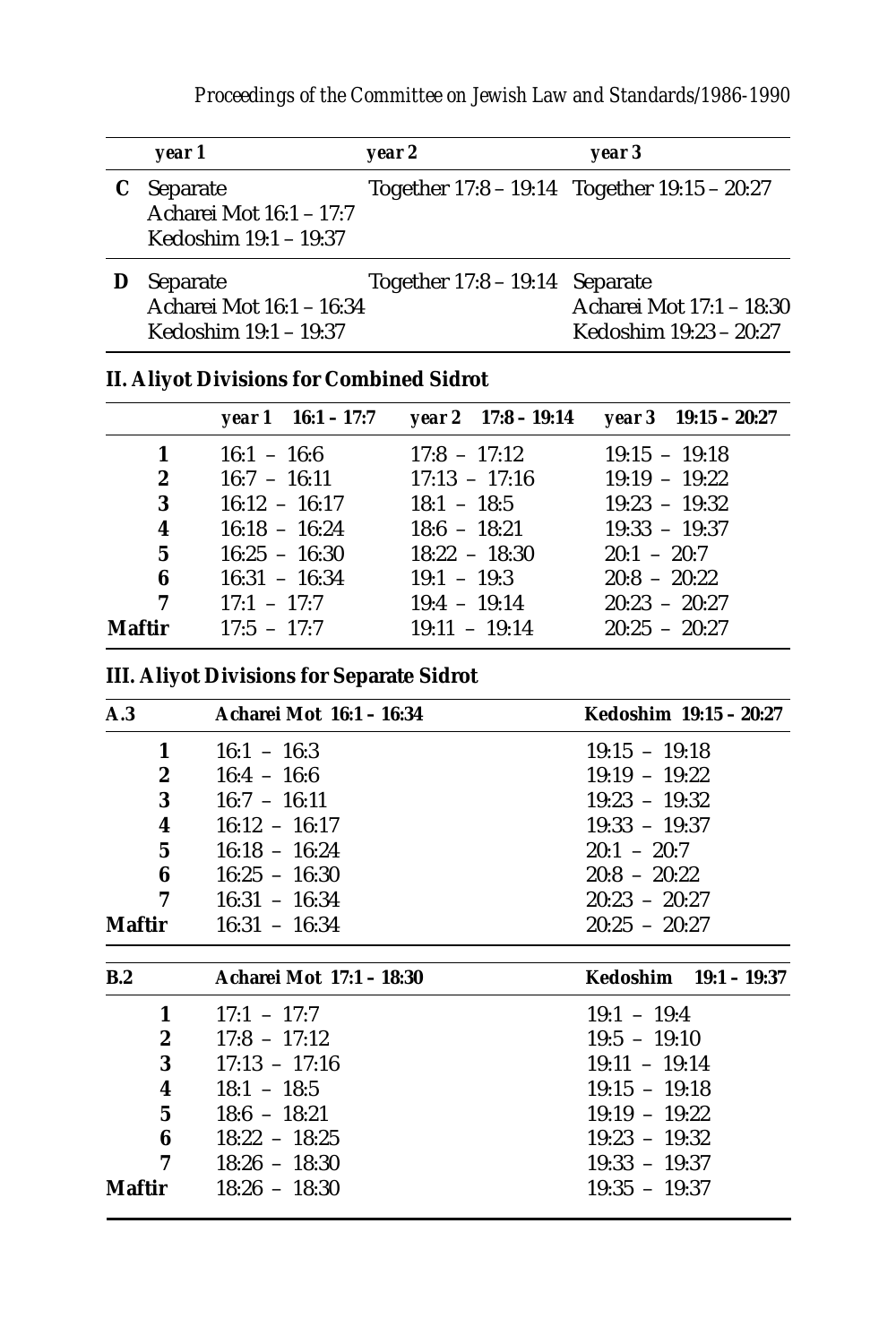| C.1 |                                                    | Acharei Mot 16:1 - 17:7                                                                                                                                               |                                                          |             | Kedoshim 19:1 - 19:37                                                                                                                             |
|-----|----------------------------------------------------|-----------------------------------------------------------------------------------------------------------------------------------------------------------------------|----------------------------------------------------------|-------------|---------------------------------------------------------------------------------------------------------------------------------------------------|
|     | $\mathbf{1}$<br>$\mathbf{2}$<br>4<br>6<br>7        | $16:1 - 16:6$<br>$16:7 - 16:11$<br>3 $16:12 - 16:17$<br>$16:18 - 16:24$<br>$5 \quad 16:25 - 16:30$<br>$16:31 - 16:34$<br>$17:1 - 17:7$<br><b>Maftir</b> $17:5 - 17:7$ |                                                          | Same as B.2 |                                                                                                                                                   |
|     | <b>D.1</b> Acharei Mot 16:1 – 16:34<br>Same as A.3 |                                                                                                                                                                       | Kedoshim 19:1 – 19:37<br>Same as B.2                     |             |                                                                                                                                                   |
|     | D.3 Acharei Mot 17:1 - 18:30                       |                                                                                                                                                                       |                                                          |             | Kedoshim 19:23 - 20:27                                                                                                                            |
|     |                                                    | Same as B.2                                                                                                                                                           | 1<br>$\boldsymbol{2}$<br>3<br>4<br>5<br>6<br>7<br>Maftir |             | $19:23 - 19:25$<br>$19:26 - 19:28$<br>$19:29 - 19:32$<br>$19:33 - 19:37$<br>$20:1 - 20:7$<br>$20:8 - 20:22$<br>$20:23 - 20:27$<br>$20:25 - 20:27$ |

### **Emor**

|                         | year $1 \quad 21:1 - 22:16$ | year 2 22:17 – 23:22 | year $3\;23:23-24:23$ |
|-------------------------|-----------------------------|----------------------|-----------------------|
| 1                       | $21:1 - 21:6$               | $22:17 - 22:20$      | $23:23 - 23:25$       |
| $\mathbf{2}$            | $21:7 - 21:12$              | $22:21 - 22:25$      | $23:26 - 23:32$       |
| 3                       | $21:13 - 21:15$             | $22:26 - 22:33$      | $23:33 - 23:44$       |
| $\overline{\mathbf{4}}$ | $21:16 - 21:24$             | $23:1 - 23:3$        | $24:1 - 24:4$         |
| 5 <sup>5</sup>          | $22:1 - 22:9$               | $23:4 - 23:8$        | $24:5 - 24:9$         |
| 6                       | $22:10 - 22:12$             | $23:9 - 23:14$       | $24:10 - 24:12$       |
| 7                       | $22:13 - 22:16$             | $23:15 - 23:22$      | $24:13 - 24:23$       |
| Maftir                  | $22:13 - 22:16$             | $23:19 - 23:22$      | $24:21 - 24:23$       |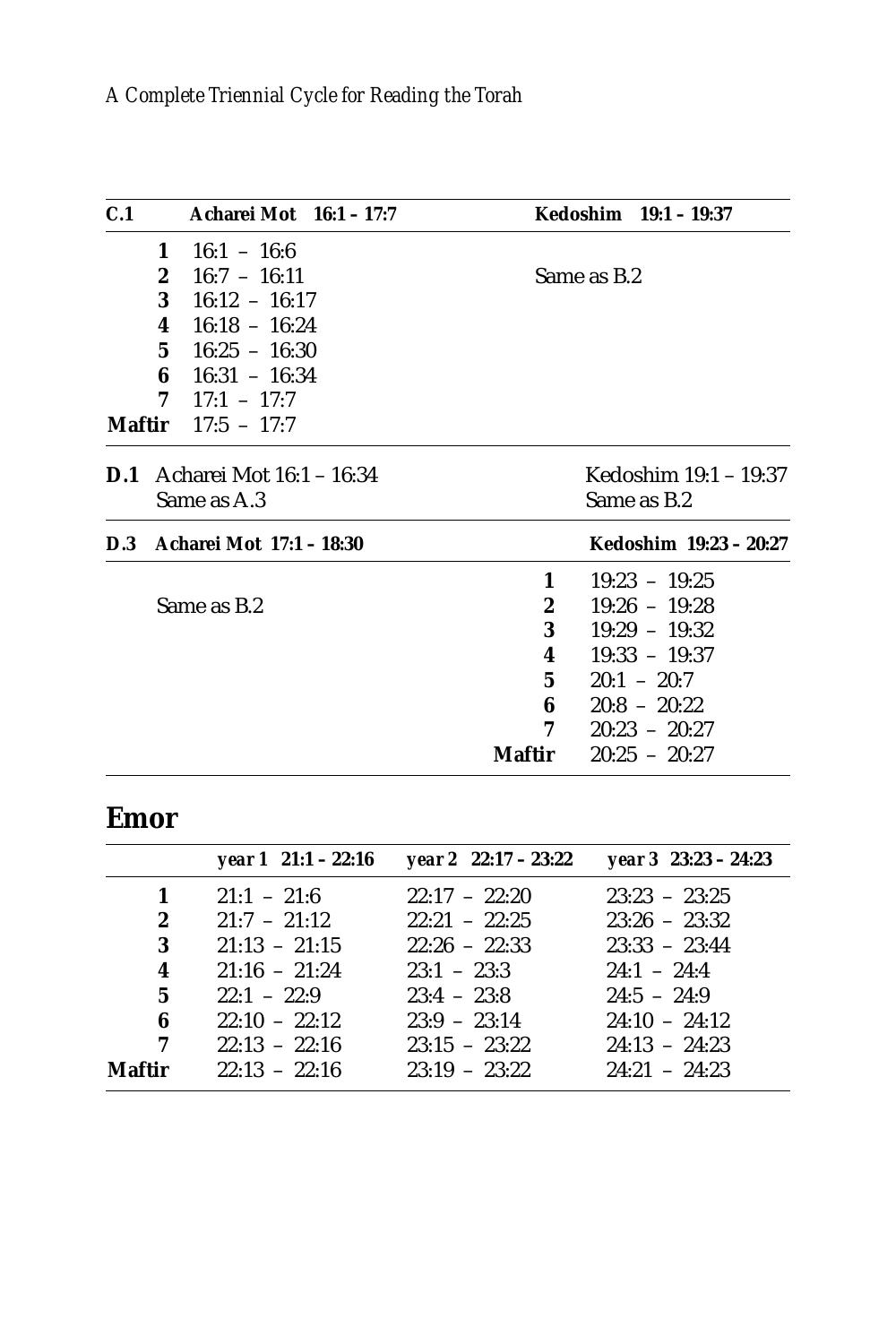## **Behar – Bechukotai**

|   | year 1                                                    | year 2                                                    | year 3                                                         |
|---|-----------------------------------------------------------|-----------------------------------------------------------|----------------------------------------------------------------|
| A | Together<br>$25:1 - 25:38$                                | Together<br>$25:39 - 26:46$                               | Separate<br>Behar 25:1 - 25:28<br>Bechukotai<br>$27:1 - 27:34$ |
| В | Together<br>$25:1 - 25:38$                                | Separate<br>Behar 25:29 – 26:2<br>Bechukotai 26:3 – 27:15 | Together<br>$27:1 - 27:34$                                     |
| C | Separate<br>Behar 25:1 – 25:38<br>Bechukotai 26:3 – 27:15 | Together<br>$25:39 - 26:46$                               | Together<br>$27:1 - 27:34$                                     |
| D | Separate<br>Behar 25:1 - 25:28<br>Bechukotai 26:3 – 27:15 | Together<br>$25:39 - 26:46$                               | Separate<br>Behar 25:29 - 26:2<br>Bechukotai<br>$27:1 - 27:34$ |

#### **I. Triennial Cycle Variations**

#### **II. Aliyot Divisions for Combined Sidrot**

|               | year $1 \t25:1 - 25:38$ | year $2\;25:39-26:46$ | vear $3 \quad 27:1 - 27:34$ |
|---------------|-------------------------|-----------------------|-----------------------------|
| $\mathbf{1}$  | $25:1 - 25:3$           | $25:39 - 25:43$       | $27:1 - 27:4$               |
| $\mathbf{2}$  | $25:4 - 25:7$           | $25:44 - 25:46$       | $27:5 - 27:8$               |
| 3             | $25:8 - 25:13$          | $25:47 - 25:54$       | $27:9 - 27:15$              |
| 4             | $25:14 - 25:18$         | $25:55 - 26:2$        | $27:16 - 27:21$             |
| $\mathbf{5}$  | $25:19 - 25:24$         | $26:3 - 26:5$         | $27:22 - 27:25$             |
| 6             | $25:25 - 25:28$         | $26:6 - 26:9$         | $27:26 - 27:28$             |
| 7             | $25:29 - 25:38$         | $26:10 - 26:46$       | $27:29 - 27:34$             |
| <b>Maftir</b> | $25:35 - 25:38$         | $26:44 - 26:46$       | $27:32 - 27:34$             |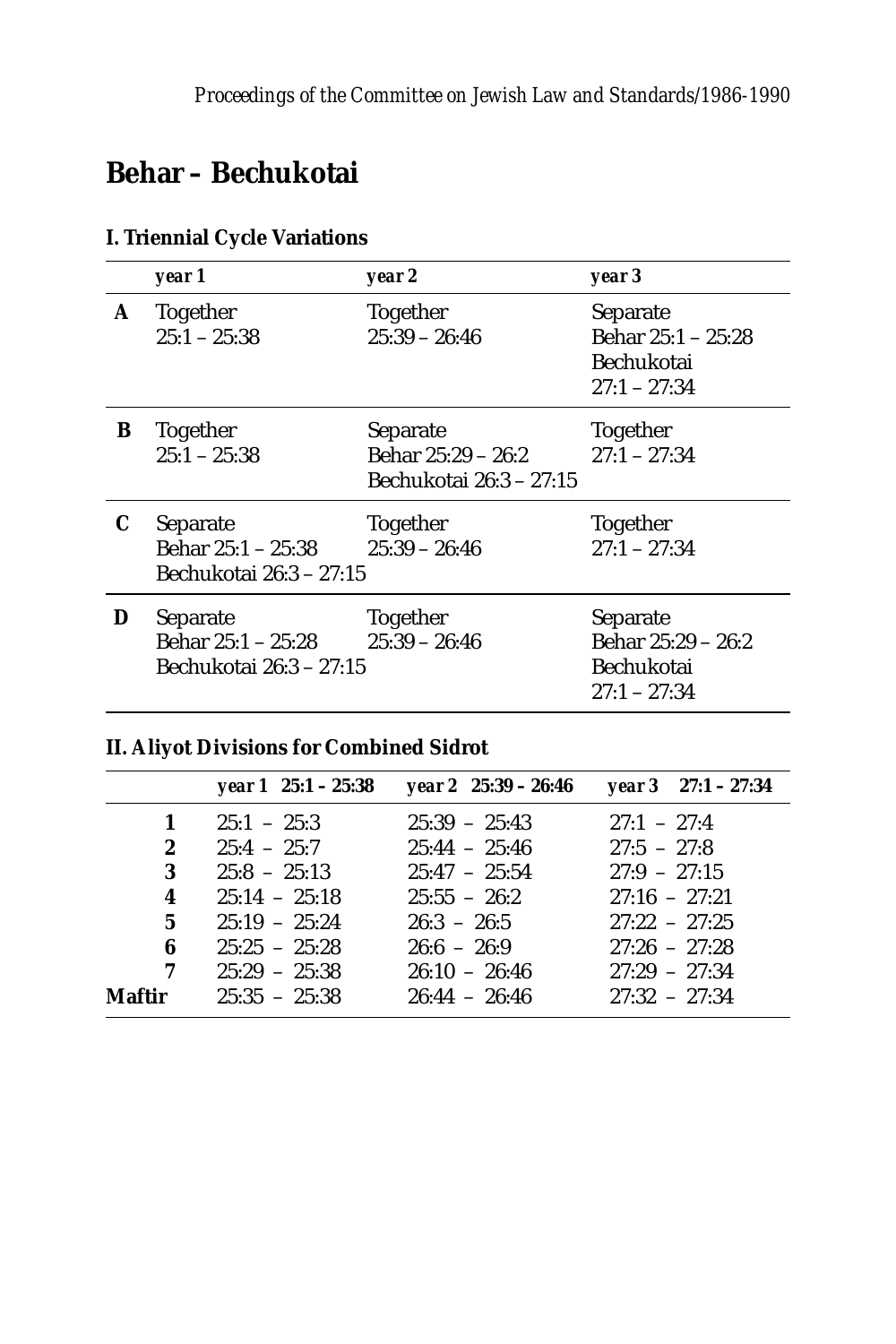| A.3           | Behar 25:1 - 25:28                  | Bechukotai 27:1 - 27:34      |
|---------------|-------------------------------------|------------------------------|
|               | $25:1 - 25:3$<br>1                  | $27:1 - 27:4$                |
|               | 2<br>$25:4 - 25:7$                  | $27:5 - 27:8$                |
|               | $25:8 - 25:10$<br>3                 | $27:9 - 27:15$               |
|               | $25:11 - 25:13$<br>4                | $27:16 - 27:21$              |
|               | $\bf 5$<br>$25:14 - 25:18$          | $27:22 - 27:25$              |
|               | 6<br>$25:19 - 25:24$                | $27:26 - 27:28$              |
|               | 7<br>$25:25 - 25:28$                | $27:29 - 27:34$              |
| <b>Maftir</b> | $25:25 - 25:28$                     | $27:32 - 27:34$              |
|               |                                     |                              |
| B.2           | Behar 25:29 - 26:2                  | Bechukotai<br>$26:3 - 27:15$ |
|               | $25:29 - 25:34$<br>1                | $26:3 - 26:5$                |
|               | $25:35 - 25:38$<br>$\boldsymbol{2}$ | $26:6 - 26:9$                |
|               | $25:39 - 25:43$<br>3                | $26:10 - 26:46$              |
|               | $25:44 - 25:46$<br>4                | $27:1 - 27:4$                |
|               | $25:47 - 25:50$<br>5                | $27:5 - 27:8$                |
|               | $25:51 - 25:54$<br>6                | $27:9 - 27:11$               |
|               | 7<br>$25:55 - 26:2$                 | $27:12 - 27:15$              |
| <b>Maftir</b> | $25:55 - 26:2$                      | $27:12 - 27:15$              |
| C.1           | $25:1 - 25:38$<br><b>Behar</b>      | Bechukotai<br>$26:3 - 27:15$ |
|               | 1<br>$25:1 - 25:3$                  |                              |
|               | $\boldsymbol{2}$<br>$25:4 - 25:7$   |                              |
|               | $25:8 - 25:13$<br>3                 | Same as B.2                  |
|               | $25:14 - 25:18$<br>4                |                              |
|               | $25:19 - 25:24$<br>$\mathbf 5$      |                              |
|               | $25:25 - 25:28$<br>6                |                              |
|               | $25:29 - 25:38$<br>7                |                              |
| <b>Maftir</b> | $25:35 - 25:38$                     |                              |
| D.1           | Behar 25:1 - 25:28                  | Bechukotai 26:3 - 27:15      |
|               | Same as A.3                         | Same as B.2                  |
|               | <b>D.3</b> Behar $25:29 - 26:2$     | Bechukotai 27:1 – 27:34      |
|               | Same as B.2                         | Same as A.3                  |

**III. Aliyot Divisions for Separate Sidrot**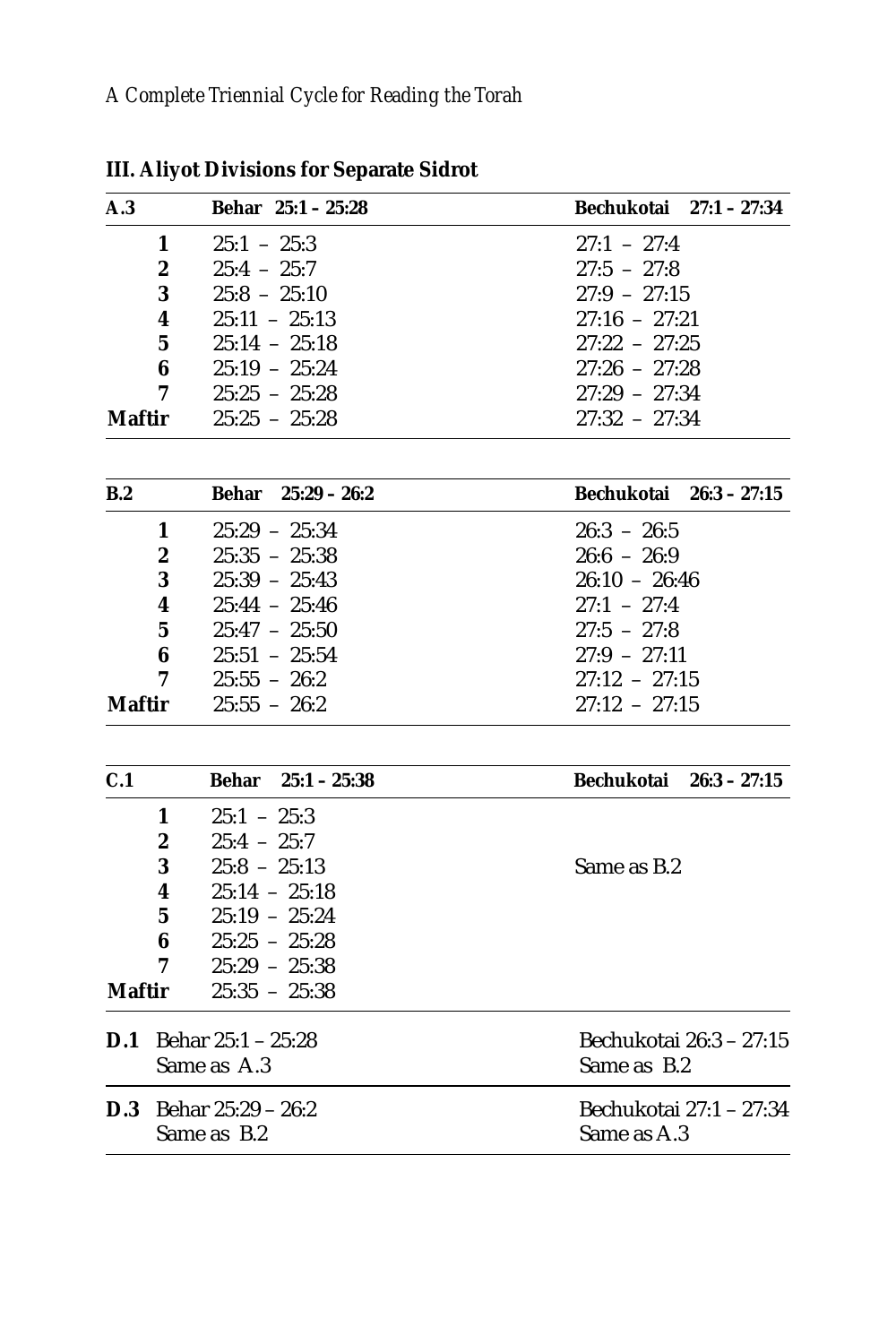# **NUMBERS**

## **Bamidbar**

|              | year $1 \quad 1:1 - 1:54$ | year 2 $2:1 - 3:13$ | year $3 \quad 3:14 - 4:20$ |
|--------------|---------------------------|---------------------|----------------------------|
| 1            | $1:1 - 1:4$               | $2:1 - 2:9$         | $3:14 - 3:20$              |
| $\mathbf{2}$ | $1:5 - 1:16$              | $2:10 - 2:16$       | $3:21 - 3:26$              |
| 3            | $1:17 - 1:19$             | $2:17 - 2:24$       | $3:27 - 3:39$              |
| 4            | $1:20 - 1:27$             | $2:25 - 2:31$       | $3:40 - 3:43$              |
| $5^{\circ}$  | $1:28 - 1:35$             | $2:32 - 2:34$       | $3:44 - 3:51$              |
| 6            | $1:36 - 1:43$             | $3:1 - 3:4$         | $4:1 - 4:10$               |
| 7            | $1:44 - 1:54$             | $3:5 - 3:13$        | $4:11 - 4:20$              |
| Maftir       | $1:52 - 1:54$             | $3:11 - 3:13$       | $4:17 - 4:20$              |

#### **Naso**

|        | year $1 \quad 4:21 - 5:10$ | year 2 $5:11 - 6:27$ | year $3 \quad 7:1 - 7:89$ |
|--------|----------------------------|----------------------|---------------------------|
| 1      | $4:21 - 4:24$              | $5:11 - 5:15$        | $7:1 - 7:11$              |
| 2      | $4:25 - 4:28$              | $5:16 - 5:26$        | $7:12 - 7:23$             |
| 3      | $4:29 - 4:33$              | $5:27 - 6:4$         | $7:24 - 7:35$             |
| 4      | $4:34 - 4:37$              | $6:5 - 6:8$          | $7:36 - 7:47$             |
| 5      | $4:38 - 4:49$              | $6:9 - 6:15$         | $7:48 - 7:59$             |
| 6      | $5:1 - 5:4$                | $6:16 - 6:21$        | $7:60 - 7:71$             |
| 7      | $5:5 - 5:10$               | $6:22 - 6:27$        | $7:72 - 7:89$             |
| Maftir | $5:8 - 5:10$               | $6:22 - 6:27$        | $7:87 - 7:89$             |

## Beha'alotecha

|              | year $1 \quad 8:1 - 9:14$ | year $2 \quad 9:15 - 10:34$ | year $3 \quad 10:35 - 12:16$ |
|--------------|---------------------------|-----------------------------|------------------------------|
| $\mathbf{1}$ | $8:1 - 8:4$               | $9:15 - 9:18$               | $10:35 - 11:9$               |
| $\mathbf{2}$ | $8:5 - 8:9$               | $9:19 - 9:23$               | $11:10 - 11:18$              |
| 3            | $8:10 - 8:14$             | $10:1 - 10:7$               | $11:19 - 11:22$              |
| 4            | $8:15 - 8:22$             | $10:8 - 10:10$              | $11:23 - 11:29$              |
| $5^{\circ}$  | $8:23 - 8:26$             | $10:11 - 10:20$             | $11:30 - 11:35$              |
| 6            | $9:1 - 9:8$               | $10:21 - 10:28$             | $12:1 - 12:13$               |
| 7            | $9:9 - 9:14$              | $10:29 - 10:34$             | $12:14 - 12:16$              |
| Maftir       | $9:12 - 9:14$             | $10:32 - 10:34$             | $12:14 - 12:16$              |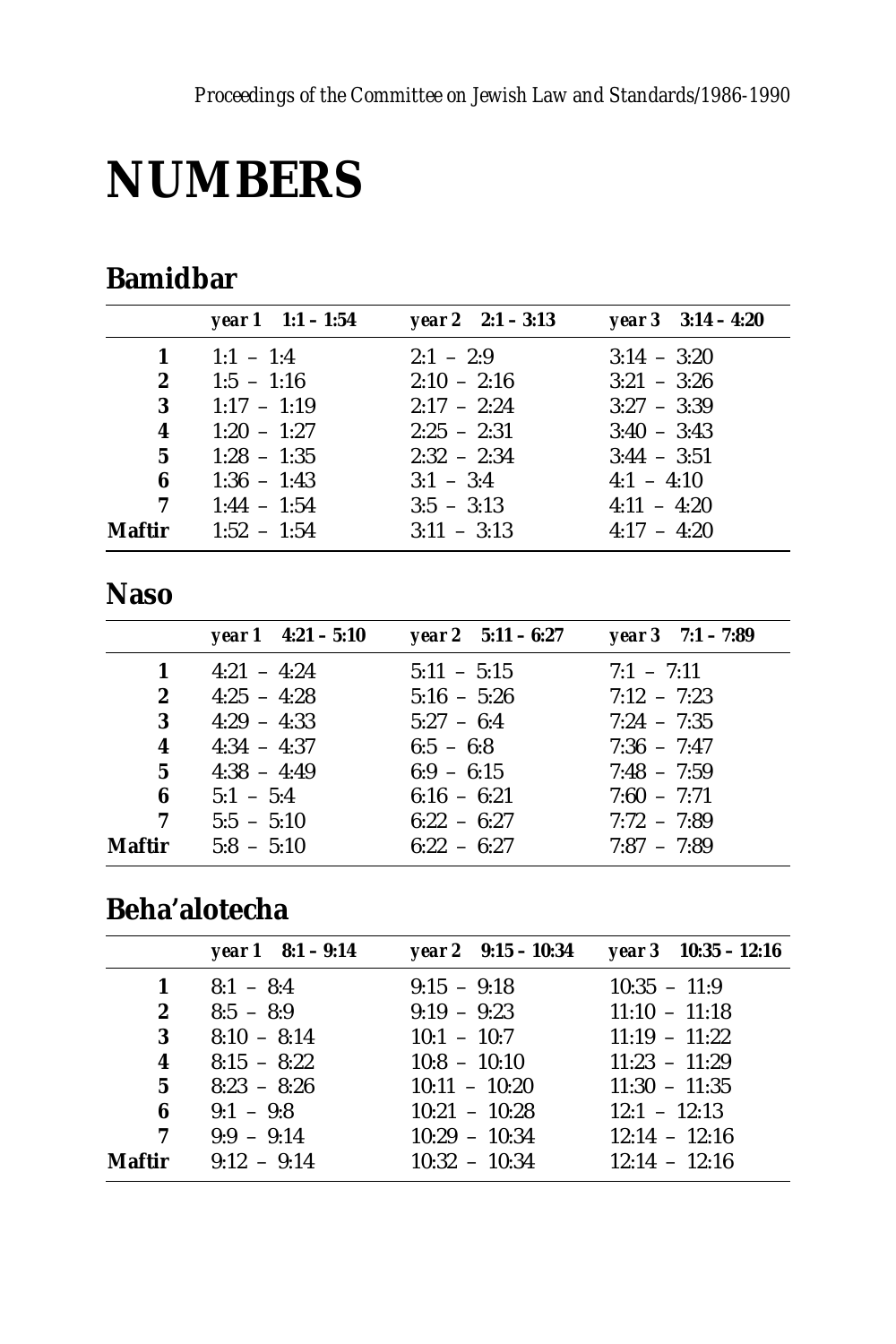|        | year $1 \quad 13:1 - 14:7$ | year 2 $14:8 - 15:7$ | year $3\quad 15:8 - 15:41$ |
|--------|----------------------------|----------------------|----------------------------|
| 1      | $13:1 - 13:3$              | $14:8 - 14:10$       | $15:8 - 15:10$             |
| 2      | $13:4 - 13:16$             | $14:11 - 14:20$      | $15:11 - 15:16$            |
| 3      | $13:17 - 13:20$            | $14:21 - 14:25$      | $15:17 - 15:21$            |
| 4      | $13:21 - 13:24$            | $14:26 - 14:38$      | $15:22 - 15:26$            |
| 5      | $13:25 - 13:30$            | $14:39 - 14:42$      | $15:27 - 15:31$            |
| 6      | $13:31 - 13:33$            | $14:43 - 15:3$       | $15:32 - 15:36$            |
| 7      | $14:1 - 14:7$              | $15:4 - 15:7$        | $15:37 - 15:41$            |
| Maftir | $14:5 - 14:7$              | $15:4 - 15:7$        | $15:37 - 15:41$            |

## **Shelach Lecha**

### **Korach**

|                  | year $1 \t16:1 - 17:15$ | year 2 16:20 – 17:24 | year 3 17:25 - 18:32 |
|------------------|-------------------------|----------------------|----------------------|
| $\mathbf 1$      | $16:1 - 16:3$           | $16:20 - 16:27$      | $17:25 - 18:7$       |
| $\boldsymbol{2}$ | $16:4 - 16:7$           | $16:28 - 16:35$      | $18:8 - 18:10$       |
| 3                | $16:8 - 16:13$          | $17:1 - 17:5$        | $18:11 - 18:13$      |
| 4                | $16:14 - 16:19$         | $17:6 - 17:8$        | $18:14 - 18:20$      |
| 5 <sup>5</sup>   | $16:20 - 16:35$         | $17:9 - 17:15$       | $18:21 - 18:24$      |
| 6                | $17:1 - 17:8$           | $17:16 - 17:20$      | $18:25 - 18:29$      |
| 7                | $17:9 - 17:15$          | $17:21 - 17:24$      | $18:30 - 18:32$      |
| Maftir           | $17:9 - 17:15$          | $17:21 - 17:24$      | $18:30 - 18:32$      |

## **Chukat – Balak**

#### **1. Triennial Cycle Variations**

|   | year 1                            | year 2                                                | year 3                                                |
|---|-----------------------------------|-------------------------------------------------------|-------------------------------------------------------|
| A | Together<br>$19:1 - 21:20$        | Together<br>$21:21 - 22:38$                           | Separate<br>Chukat 19:1 - 20:21<br>Balak 22:39 - 25:9 |
| В | Together<br>$19:1 - 21:20$        | Separate<br>Chukat 21:11 – 22:1<br>Balak 22:2 – 22:38 | Together<br>$22:39 - 25:9$                            |
|   | <b>Together</b><br>$19:1 - 21:20$ | Separate<br>Chukat 19:1 - 20:21<br>Balak 22:2 – 22:38 | Separate<br>Chukat 20:22 – 22:1<br>Balak 22:39 - 25:9 |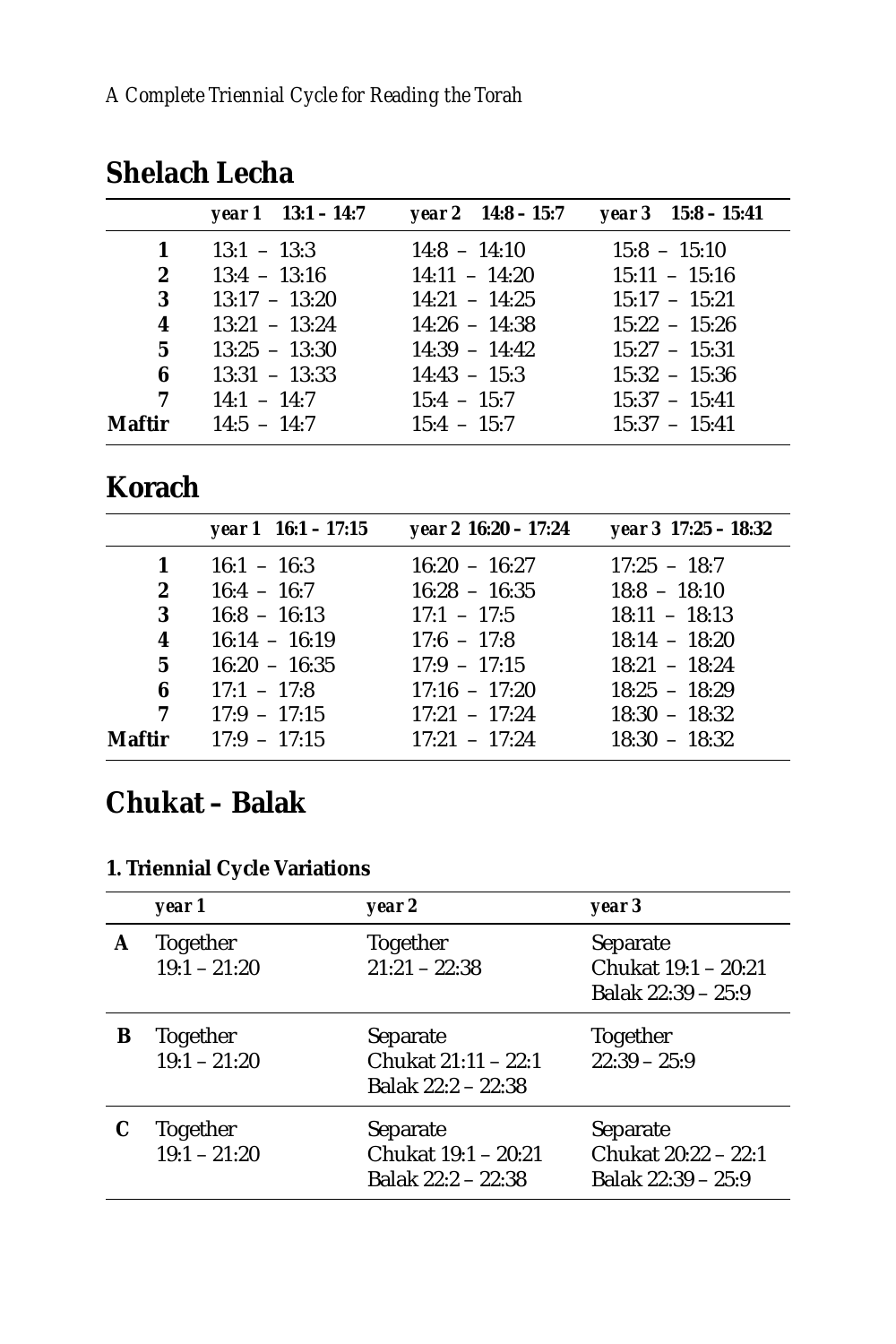|    | year 1                                                | year 2                                                 | year 3                                                |
|----|-------------------------------------------------------|--------------------------------------------------------|-------------------------------------------------------|
| D  | Separate<br>Chukat 19:1 – 20:21<br>Balak 22:2 – 22:38 | Separate<br>Chukat 20:22 – 22:1<br>Balak 22:39 – 25:9  | Together<br>$22:39 - 25:9$                            |
| Е  | Separate<br>Chukat 19:1 – 20:21<br>Balak 22:2 – 22:38 | Together<br>$21:21 - 22:38$                            | Separate<br>Chukat 20:22 – 22:1<br>Balak 22:39 – 25:9 |
| F  | Separate<br>Chukat 19:1 - 21:20<br>Balak 22:2 – 22:38 | Together<br>$21:21 - 22:38$                            | Together<br>$22:39 - 25:9$                            |
| G. | Separate<br>Chukat 19:1 - 20:13<br>Balak 22:2 - 22:38 | Separate<br>Chukat 20:1 - 21:10<br>Balak 22:39 - 23:26 | Separate<br>Chukat 21:11 - 22:1<br>Balak 23:27 - 25:9 |

#### **II. Aliyot Divisions for Combined Sidrot**

|                | year $1 \quad 19:1 - 21:20$ | year 2 $21:21 - 22:38$ | year $3$ 22:39 – 25:9 |
|----------------|-----------------------------|------------------------|-----------------------|
| $\mathbf{1}$   | $19:1 - 19:9$               | $21:21 - 21:25$        | $22:39 - 23:5$        |
| $\mathbf{2}$   | $19:10 - 19:17$             | $21:26 - 22:1$         | $23:6 - 23:12$        |
| 3              | $19:18 - 20:6$              | $22.2 - 22.7$          | $23:13 - 23:26$       |
| 4              | $20:7 - 20:13$              | $22:8 - 22:12$         | $23:27 - 23:30$       |
| 5 <sup>5</sup> | $20:14 - 20:21$             | $22:13 - 22:20$        | $24:1 - 24:13$        |
| 6              | $20:22 - 21:9$              | $22:21 - 22:30$        | $24:14 - 24:25$       |
| 7              | $21:10 - 21:20$             | $22:31 - 22:38$        | $25:1 - 25:9$         |
| Maftir         | $21:16 - 21:20$             | $22:36 - 22:38$        | $25:7 - 25:9$         |

#### **III. Aliyot Divisions for Separate Sidrot**

| A.3          | Chukat 19:1 – 20:21 | Balak 22:39 - 25:9 |
|--------------|---------------------|--------------------|
| 1            | $19:1 - 19:6$       | $22:39 - 23:5$     |
| $\mathbf{2}$ | $19:7 - 19:9$       | $23:6 - 23:12$     |
| 3            | $19:10 - 19:17$     | $23:13 - 23:26$    |
| 4            | $19:18 - 19:22$     | $23:27 - 23:30$    |
| $5^{\circ}$  | $20:1 - 20:6$       | $24:1 - 24:13$     |
| 6            | $20:7 - 20:13$      | $24:14 - 24:25$    |
| 7            | $20:14 - 20:21$     | $25:1 - 25:9$      |
| Maftir       | $20:18 - 20:21$     | $25.7 - 25.9$      |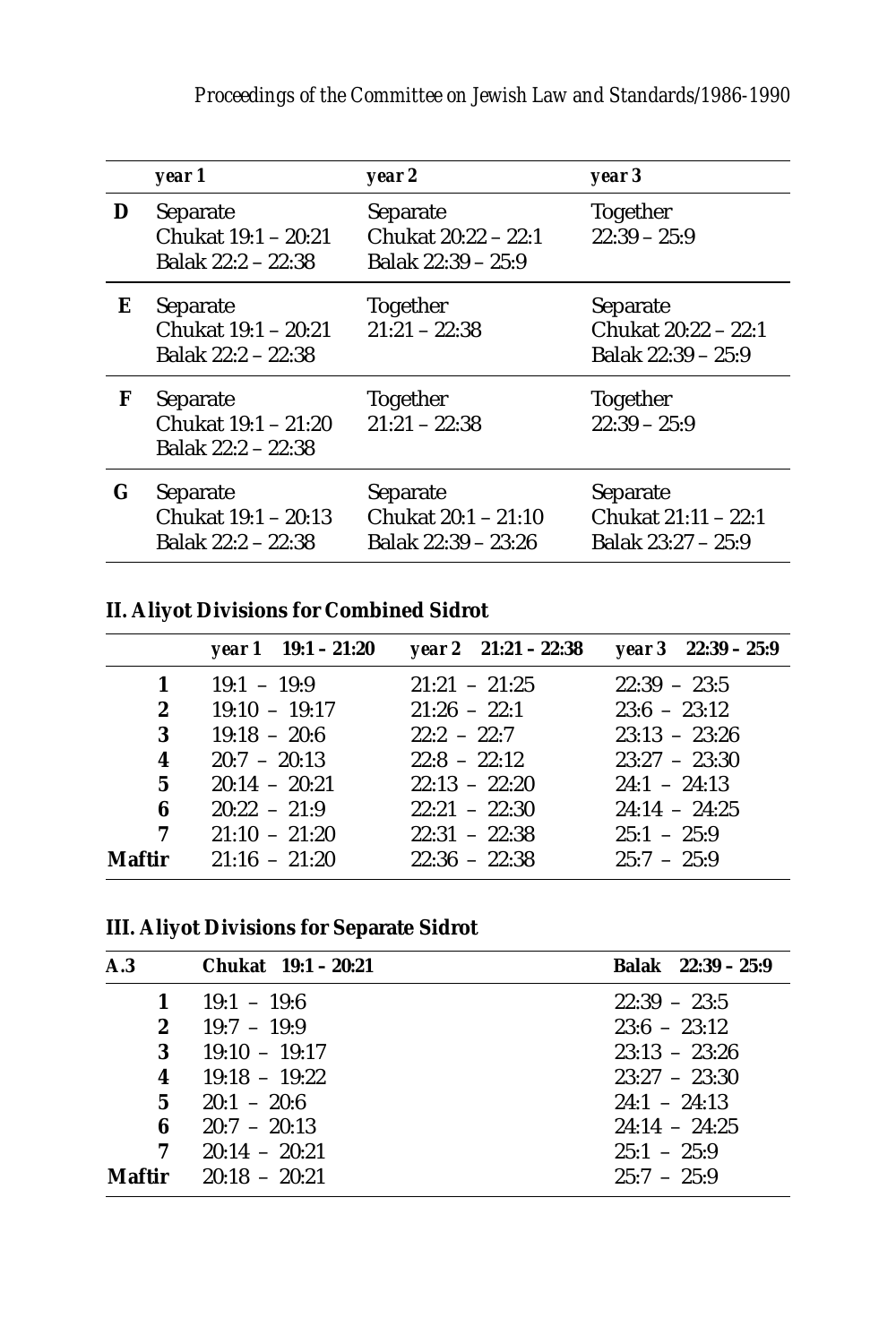| B.2           | Chukat 21:11 - 22:1                 | Balak 22:2 - 22:38 |
|---------------|-------------------------------------|--------------------|
|               | $21:11 - 21:13$<br>1                | $22:2 - 22:4$      |
|               | $21:14 - 21:16$<br>$\boldsymbol{2}$ | $22:5 - 22:7$      |
|               | 3<br>$21:17 - 21:20$                | $22:8 - 22:12$     |
|               | $21:21 - 21:25$<br>4                | $22:13 - 22:20$    |
|               | $5\overline{ }$<br>$21:26 - 21:28$  | $22:21 - 22:27$    |
|               | $21:29 - 21:33$<br>6                | $22:28 - 22:30$    |
|               | $21:34 - 22:1$<br>7                 | $22:31 - 22:38$    |
| <b>Maftir</b> | $21:34 - 22:1$                      | $22:36 - 22:38$    |
| C.2           | Chukat 19:1 – 20:21                 | Balak 22:2 - 22:38 |
|               | Same as A.3                         | Same as B.2        |
| C.3           | Chukat 20:22 - 22:1                 | Balak 22:39 - 25:9 |
|               | $20:22 - 21:3$<br>1                 |                    |
|               | $21:4 - 21:10$<br>$\boldsymbol{2}$  | Same as A.3        |
|               | $21:11 - 21:16$<br>3                |                    |
|               | 4<br>$21:17 - 21:20$                |                    |
|               | $5\overline{ }$<br>$21:21 - 21:25$  |                    |
|               | 6<br>$21:25 - 21:33$                |                    |
|               | $21:34 - 22:1$<br>7                 |                    |
| <b>Maftir</b> | $21:34 - 22:1$                      |                    |
|               | <b>D.1</b> Chukat $19:1 - 20:21$    | Balak 22:2 - 22:38 |
|               | Same as A.3                         | Same as B.2        |
|               | <b>D.2</b> Chukat $20:22 - 22:1$    | Balak 22:39 – 25:9 |
|               | Same as C.3                         | Same as A.3        |
| E.1           | Chukat 19:1 – 20:21                 | Balak 22:2 - 22:38 |
|               | Same as A.3                         | Same as B.2        |
| E.3           | Chukat 20:22 - 22:1                 | Balak 22:39 – 25:9 |
|               | Same as C.3                         | Same as A.3        |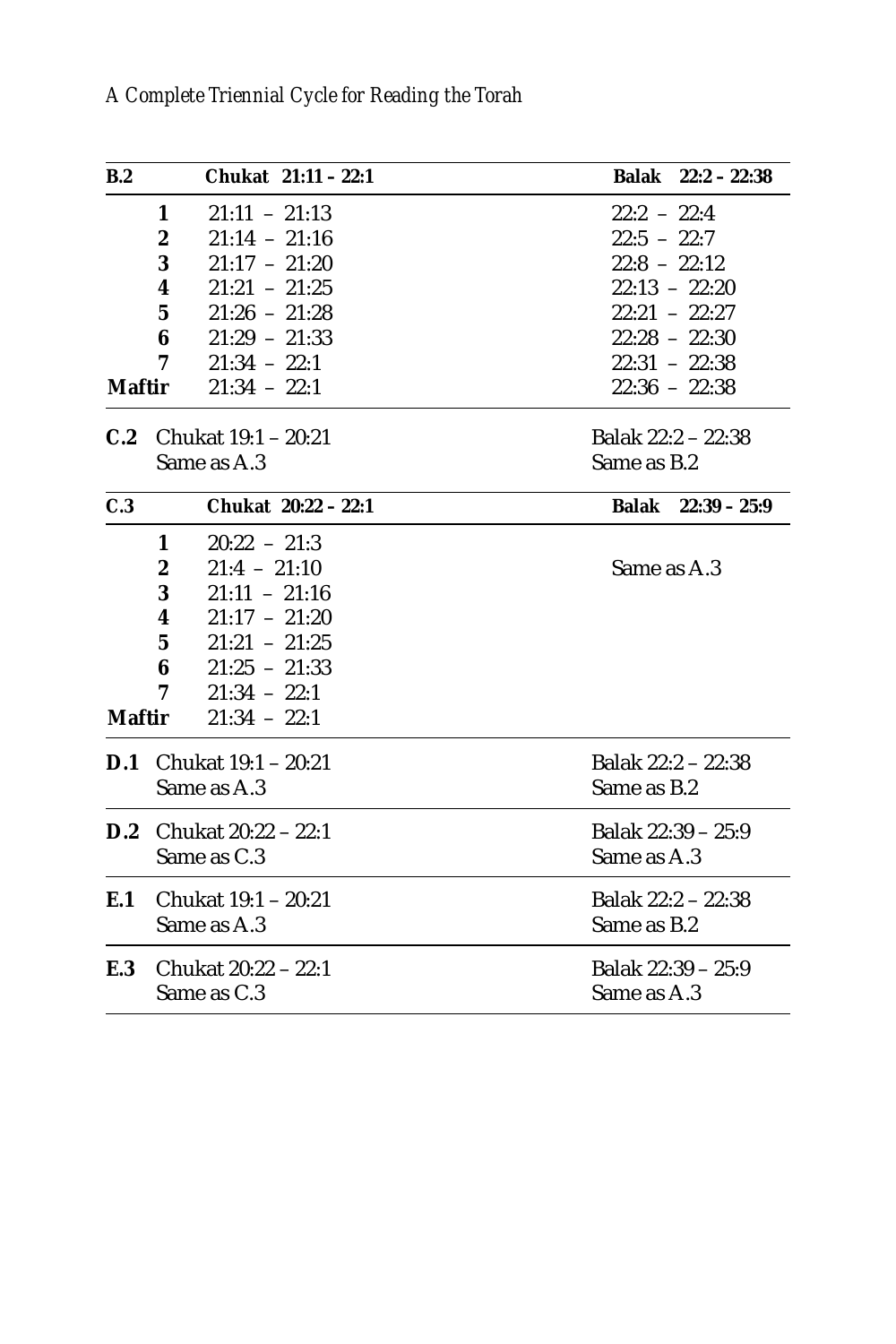| F <sub>1</sub>   | Chukat<br>$19:1 - 21:20$ | <b>Balak</b><br>$22:2 - 22:38$ |
|------------------|--------------------------|--------------------------------|
| 1                | $19:1 - 19:9$            |                                |
| 2                | 19:10 - 19:17            | Same as B.2                    |
| 3                | $19:18 - 20:6$           |                                |
| 4                | $20:7 - 20:13$           |                                |
| 5                | $20:14 - 20:21$          |                                |
| 6                | $20:22 - 21:9$           |                                |
| 7                | $21:10 - 21:20$          |                                |
| Maftir           | $21:16 - 21:20$          |                                |
| G.1              | Chukat 19:1 - 20:13      | Balak<br>$22:2 - 22:38$        |
| 1                | $19:1 - 19:6$            |                                |
| 2                | $19:7 - 19:9$            | Same as B.2                    |
| 3                | $19:10 - 19:13$          |                                |
| 4                | $19:14 - 19:17$          |                                |
| 5                | $19:18 - 19:22$          |                                |
| 6                | $20:1 - 20:6$            |                                |
| 7                | $20:7 - 20:13$           |                                |
| Maftir           | $20:7 - 20:13$           |                                |
|                  |                          |                                |
| G.2              | Chukat 20:1 - 21:10      | Balak 22:39 - 23:26            |
| 1                | $20:1 - 20:6$            | $22:39 - 22:41$                |
| $\boldsymbol{2}$ | $20:7 - 20:13$           | $23:1 - 23:3$                  |
| 3                | $20:14 - 20:17$          | $23:4 - 23:6$                  |
| 4                | $20:18 - 20:21$          | $23:7 - 23:12$                 |
| 5                | $20:22 - 21:3$           | $23:13 - 23:15$                |
| 6                | $21:4 - 21:7$            | $23:16 - 23:18$                |
| 7                | $21:8 - 21:10$           | $23:19 - 23:26$                |
| Maftir           | 21:8 - 21:10             | $23:19 - 23:26$                |
| G.3              | Chukat 21:11 - 22:1      | Balak<br>$23:27 - 25:9$        |
|                  |                          |                                |
| 1                |                          | $23:27 - 23:30$                |
| 2                | Same as B.2              | $24:1 - 24:9$                  |
| 3                |                          | $24:10 - 24:13$                |
| 4                |                          | $24:14 - 24:19$                |
| 5                |                          | $24:20 - 24:25$                |
| 6                |                          | $25:1 - 25:6$                  |
| 7                |                          | $25:7 - 25:9$                  |
| Maftir           |                          | $25:7 - 25:9$                  |
|                  |                          |                                |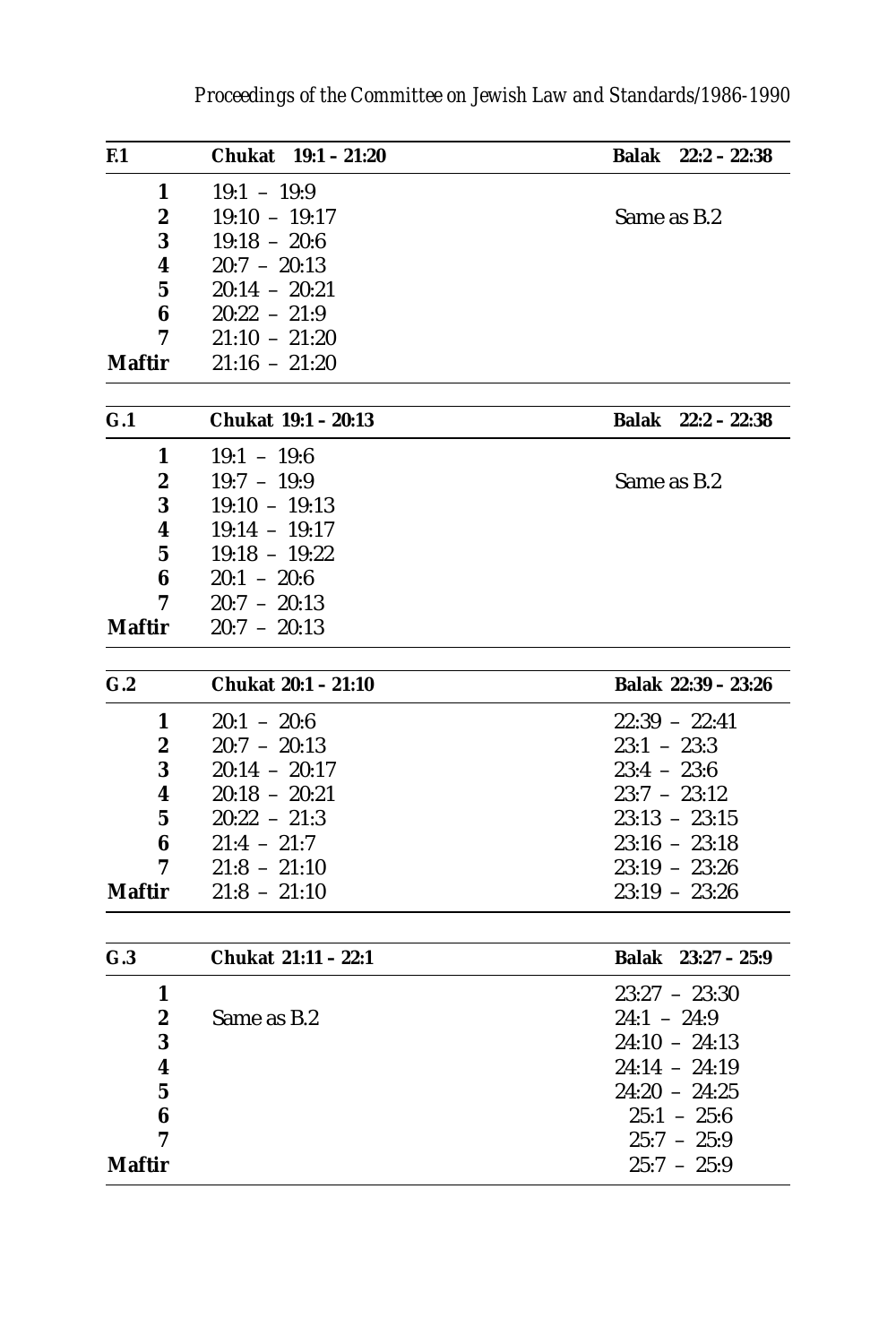|              |                               | year 1 $25:10 - 26:51$ year 2 $26:52 - 28:15$ year 3 $28:16 - 30:1$ |                 |
|--------------|-------------------------------|---------------------------------------------------------------------|-----------------|
| $\mathbf{1}$ | $25:10 - 25:12$               | $26:52 - 26:56$                                                     | $28:16 - 28:25$ |
| $2^{\circ}$  | $25:13 - 25:15$               | $26:57 - 26:62$                                                     | $28:26 - 28:31$ |
| 3            | $25:16 - 26:4$                | $26:63 - 27:5$                                                      | $29:1 - 29:6$   |
| 4            | $26:5 - 26:11$                | $27.6 - 27.14$                                                      | $29:7 - 29:11$  |
| $5^{\circ}$  | $26:12 - 26:22$               | $27:15 - 27:23$                                                     | $29:12 - 29:16$ |
| 6            | $26:23 - 26:34$               | $28:1 - 28:10$                                                      | $29:17 - 29:28$ |
| 7            | $26:35 - 26:51$               | $28:11 - 28:15$                                                     | $29:29 - 30:1$  |
|              | <b>Maftir</b> $26:48 - 26:51$ | $28:11 - 28:15$                                                     | $29:35 - 30:1$  |

#### **Pinchas**

## **Matot – Masei**

#### **I. Triennial Cycle Variations**

|   | year 1                                                 | year 2                                                 | year 3                                                  |
|---|--------------------------------------------------------|--------------------------------------------------------|---------------------------------------------------------|
| A | <b>Together</b><br>$30:2 - 31:54$                      | Together<br>$32:1 - 33:49$                             | Separate<br>Mator $30:2 - 31:12$<br>Masei 33:50 - 36:13 |
| В | <b>Together</b><br>$30:2 - 31:54$                      | Separate<br>Mator $32:1 - 32:42$<br>Masei 33:1 - 33:49 | Together<br>$33:50 - 36:13$                             |
|   | Separate<br>Mator $30:2 - 31:54$<br>Masei 33:1 - 33:49 | Together<br>$32:1 - 33:49$                             | Together<br>$33:50 - 36:13$                             |

#### **II. Aliyot Divisions for Combined Sidrot**

|                  | year $1 \quad 30:2 - 31:54$ | year $2 \quad 32:1 - 33:49$ | $year 3$ 33:50 – 36:13 |
|------------------|-----------------------------|-----------------------------|------------------------|
| 1                | $30:2 - 30:9$               | $32:1 - 32:4$               | $33:50 - 34:15$        |
| $\boldsymbol{2}$ | $30:10 - 30:13$             | $32:5 - 32:19$              | $34:16 - 34:29$        |
| 3                | $30:14 - 30:17$             | $32:20 - 32:27$             | $35:1 - 35:8$          |
| 4                | $31:1 - 31:12$              | $32:28 - 32:42$             | $35:9 - 35:15$         |
| 5 <sup>5</sup>   | $31:13 - 31:24$             | $33:1 - 33:10$              | $35:16 - 35:29$        |
| 6                | $31:25 - 31:41$             | $33:11 - 33:36$             | $35:30 - 35:34$        |
| $7\phantom{.0}$  | $31:42 - 31:54$             | $33:37 - 33:49$             | $36:1 - 36:13$         |
| Maftir           | $31:51 - 31:54$             | $33:47 - 33:49$             | $36:10 - 36:13$        |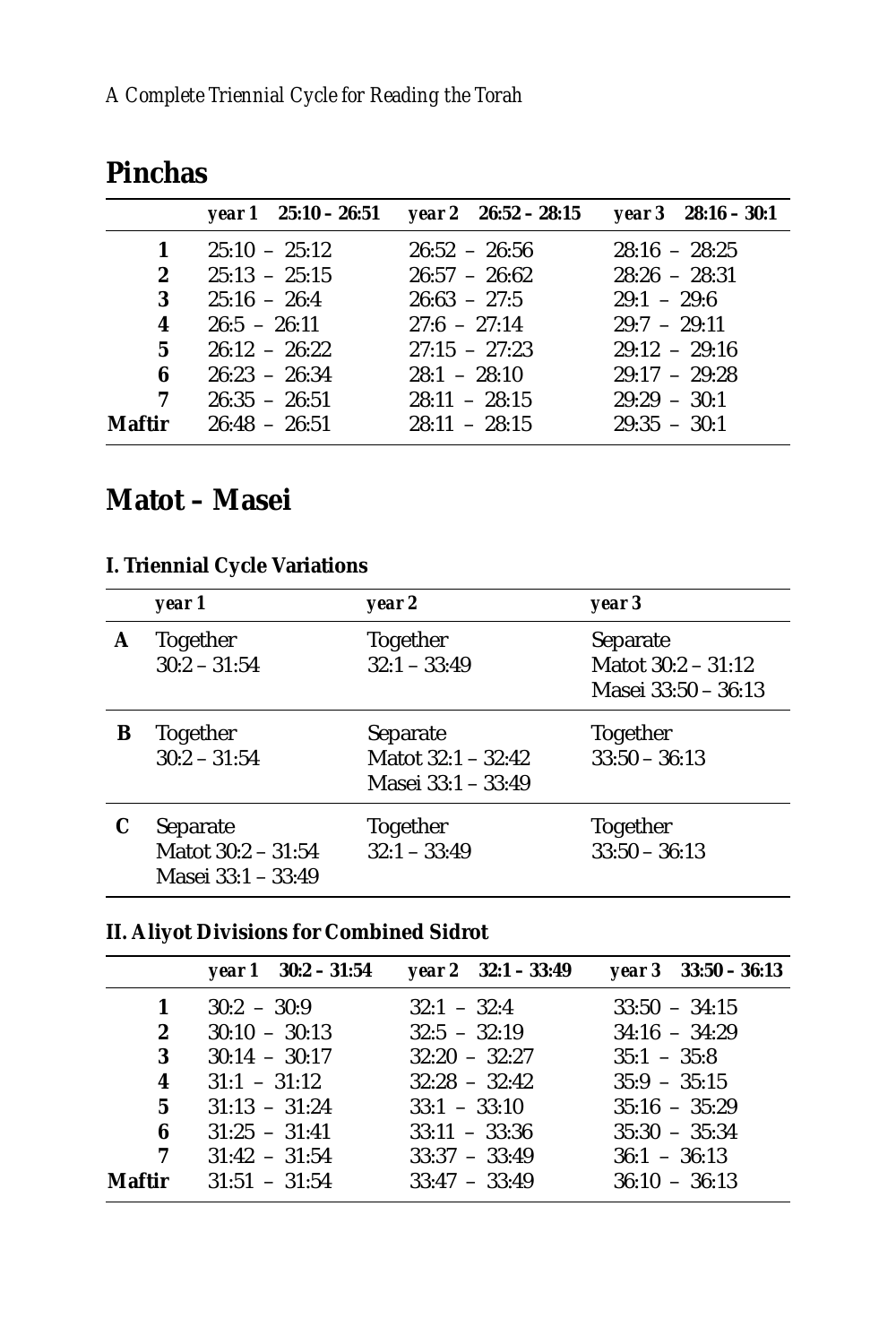| A.3              | Matot $30:2 - 31:12$ | Masei 33:50 - 36:13     |
|------------------|----------------------|-------------------------|
| 1                | $30:2 - 30:6$        | $33:50 - 34:15$         |
| $\boldsymbol{2}$ | $30:7 - 30:9$        | $34:16 - 34:29$         |
| 3                | $30:10 - 30:13$      | $35:1 - 35:8$           |
| 4                | $30:14 - 30:17$      | $35:9 - 35:15$          |
| $\mathbf 5$      | $31:1 - 31:4$        | $35:16 - 35:29$         |
| 6                | $31:5 - 31:8$        | $35:30 - 35:34$         |
| 7                | $31:9 - 31:12$       | $36:1 - 36:13$          |
| <b>Maftir</b>    | $31:9 - 31:12$       | $36:10 - 36:13$         |
| B.2              | Matot 32:1 - 32:42   | Masei 33:1 - 33:49      |
| 1                | $31:1 - 32:4$        | $33:1 - 33:3$           |
| $\boldsymbol{2}$ | $32:5 - 32:19$       | $33:4 - 33:6$           |
| $\bf{3}$         | $32:20 - 32:24$      | $33:7 - 33:10$          |
| 4                | $32:25 - 32:27$      | $33:11 - 33:23$         |
| $\mathbf 5$      | $32:28 - 32:30$      | $33:24 - 33:36$         |
| 6                | $32:31 - 32:38$      | $33:37 - 33:43$         |
| 7                | $32:39 - 32:42$      | $33:44 - 33:49$         |
| <b>Maftir</b>    | $32:39 - 32:42$      | $33:47 - 33:49$         |
| C.1              | Matot 30:2 - 31:54   | $33:1 - 33:49$<br>Masei |
| 1                | $30:2 - 30:9$        |                         |
| $\boldsymbol{2}$ | $30:10 - 30:13$      | Same as B.2             |
| 3                | $30:14 - 30:17$      |                         |
| 4                | $31:1 - 31:12$       |                         |
| $\mathbf 5$      | $31:13 - 31:24$      |                         |
| 6                | $31:25 - 31:41$      |                         |
| 7                | $31:42 - 31:54$      |                         |
| <b>Maftir</b>    | $31:51 - 31:54$      |                         |
|                  |                      |                         |

**III. Aliyot Divisions for Separate Sidrot**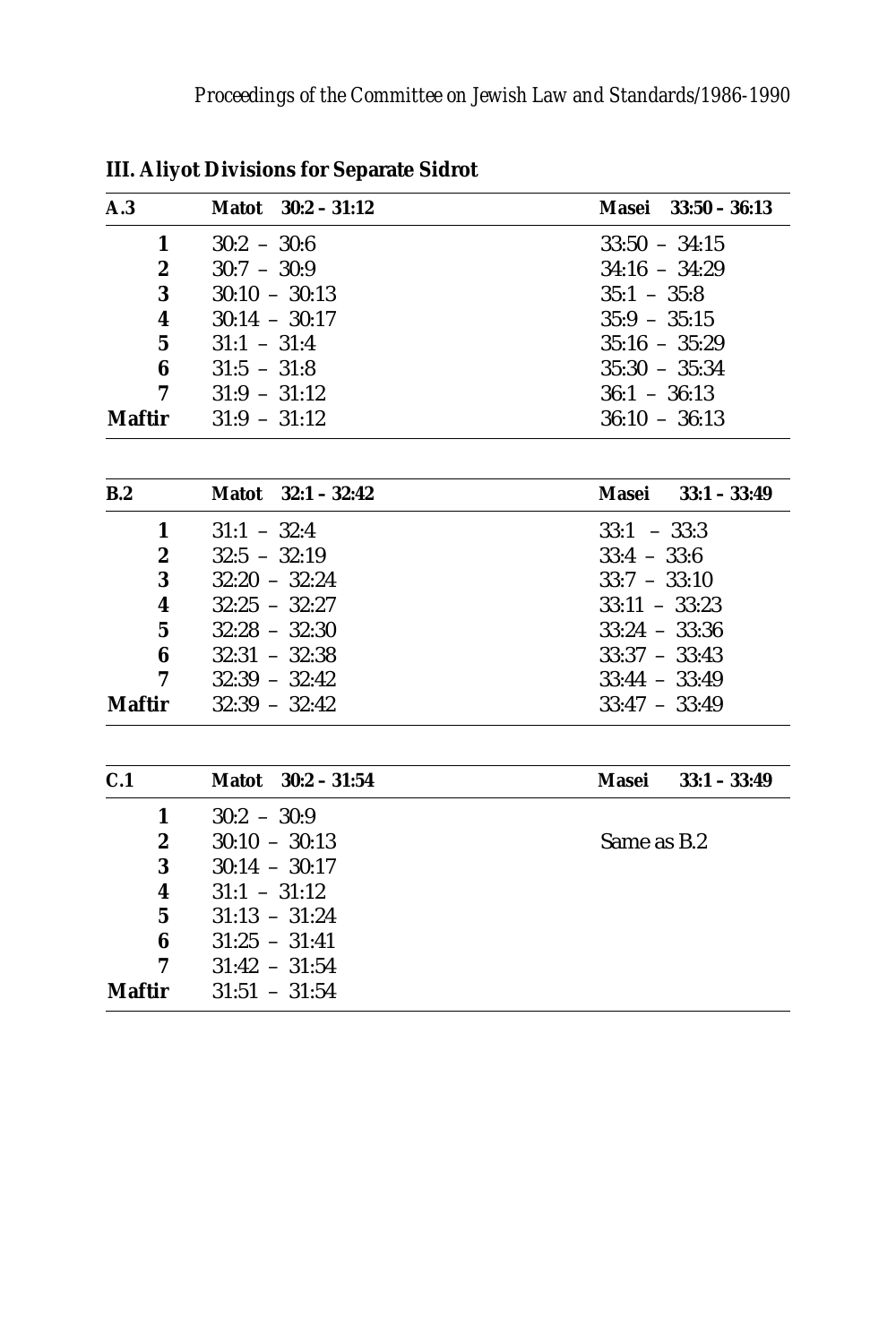# **DEUTERONOMY**

### **Devarim**

|                | year $1 \t1:1 - 2:1$ | year $2 \quad 2:2 - 2:30$ | year $3 \quad 2:31 - 3:22$ |
|----------------|----------------------|---------------------------|----------------------------|
| $\mathbf{1}$   | $1:1 - 1:3$          | $2:2 - 2:5$               | $2:31 - 2:34$              |
| $\mathbf{2}$   | $1:4 - 1:7$          | $2:6 - 2:12$              | $2:35 - 2:37$              |
| $3 -$          | $1:8 - 1:10$         | $2:13 - 2:16$             | $3:1 - 3:3$                |
| 4              | $1:11 - 1:21$        | $2:17 - 2:19$             | $3:4 - 3:7$                |
| 5 <sup>5</sup> | $1:22 - 1:28$        | $2:20 - 2:22$             | $3:8 - 3:11$               |
| 6              | $1:29 - 1:38$        | $2:23 - 2:25$             | $3:12 - 3:14$              |
| $\overline{7}$ | $1:39 - 2:1$         | $2:26 - 2:30$             | $3:15 - 3:22$              |
| Maftir         | $1:39 - 2:1$         | $2:28 - 2:30$             | $3:20 - 3:22$              |

#### Va'etchanan I

(with the Ten Commandments every year and the Sh'ma in years two and three)

|             | year $1 \quad 3:23 - 5:18$ | year 2 $5:1 - 6:25$ | year $3 \quad 5:1 - 7:11$ |
|-------------|----------------------------|---------------------|---------------------------|
| 1           | $3:23 - 3:25$              | $5:1 - 5:18$        | $5:1 - 5:18$              |
| 2           | $3:26 - 4:4$               | $5:19 - 5:24$       | $5:19 - 5:24$             |
| 3           | $4:5 - 4:14$               | $5:25 - 5:30$       | $5:25 - 6:3$              |
| 4           | $4:15 - 4:20$              | $6:1 - 6:3$         | $6:4 - 6:9$               |
| $5^{\circ}$ | $4:21 - 4:40$              | $6:4 - 6:9$         | $6:10 - 6:19$             |
| 6           | $4:41 - 4:49$              | $6:10 - 6:19$       | $6:20 - 6:25$             |
| 7           | $5:1 - 5:18$               | $6:20 - 6:25$       | $7:1 - 7:11$              |
| Maftir      | $5:16 - 5:18$              | $6:23 - 6:25$       | $7:9 - 7:11$              |

#### Va'etchanan II

(with the Ten Commandments in year two and the Sh'ma in year three)

|        | year $1 \quad 3:23 - 4:40$ | year 2 $4:41 - 6:3$ | year $3 \quad 6:4 - 7:11$ |
|--------|----------------------------|---------------------|---------------------------|
| 1      | $3:23 - 3:25$              | $4:41 - 4:43$       | $6:4 - 6:9$               |
| 2      | $3:26 - 3:29$              | $4:44 - 4:49$       | $6:10 - 6:19$             |
| 3      | $4:1 - 4:4$                | $5:1 - 5:18$        | $6:20 - 6:22$             |
| 4      | $4:5 - 4:14$               | $5:19 - 5:21$       | $6:23 - 6:25$             |
| 5      | $4:15 - 4:20$              | $5:22 - 5:24$       | $7:1 - 7:5$               |
| 6      | $4:21 - 4:29$              | $5:25 - 5:30$       | $7:6 - 7:8$               |
| 7      | $4:30 - 4:40$              | $6:1 - 6:3$         | $7:9 - 7:11$              |
| Maftir | $4:36 - 4:40$              | $6:1 - 6:3$         | $7:9 - 7:11$              |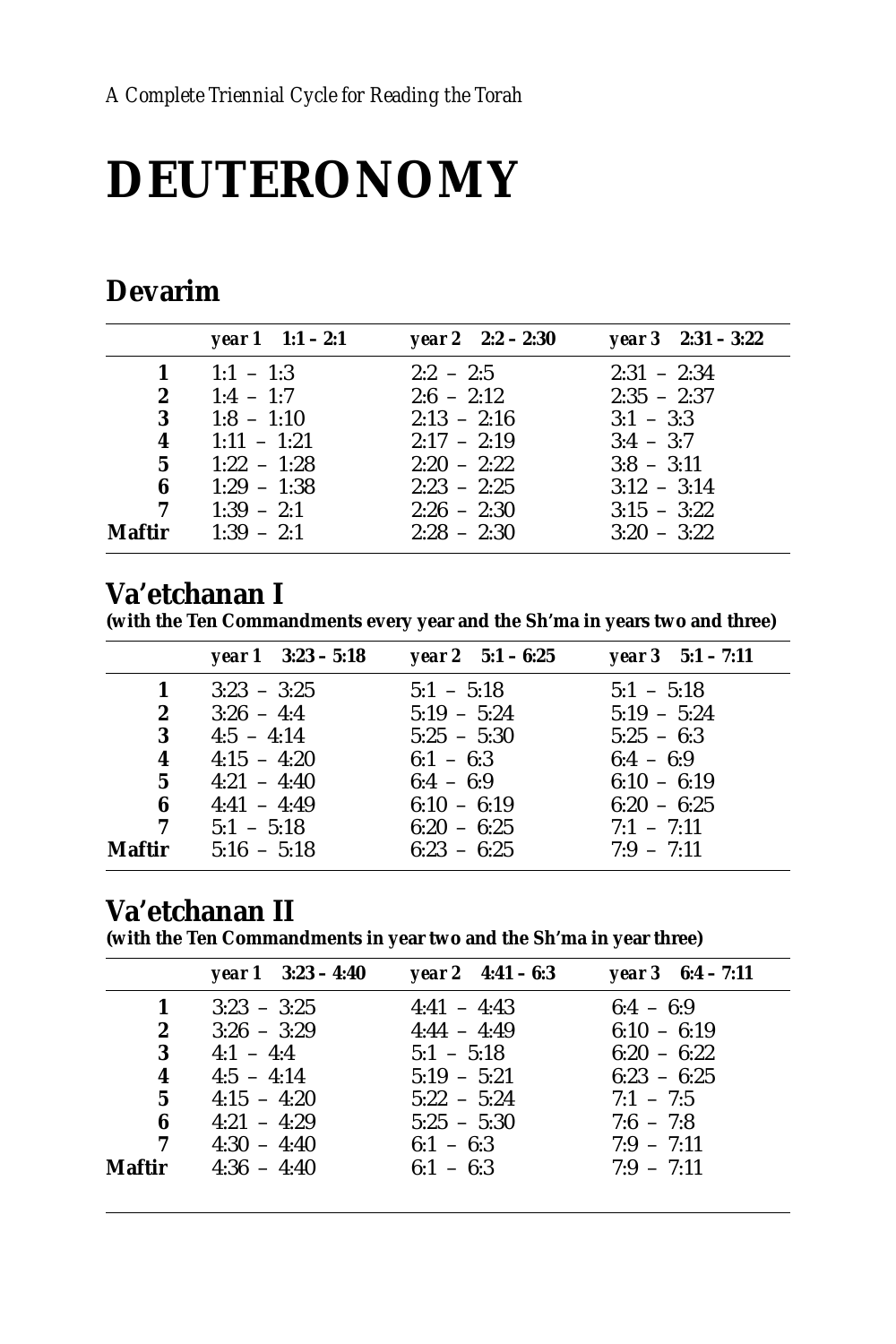| year $1 \quad 7:12 - 9:3$ | year $2 \quad 9:4 - 10:11$ | year $3 \quad 10:12 - 11:25$ |
|---------------------------|----------------------------|------------------------------|
| $7:12 - 7:16$             | $9:4 - 9:10$               | $10:12 - 10:15$              |
| $7:17 - 7:21$             | $9:11 - 9:14$              | $10:16 - 10:22$              |
| $7:22 - 7:26$             | $9:15 - 9:21$              | $11:1 - 11:9$                |
| $8:1 - 8:3$               | $9:22 - 9:29$              | $11:10 - 11:12$              |
| $8:4 - 8:10$              | $10:1 - 10:5$              | $11:13 - 11:15$              |
| $8:11 - 8:18$             | $10:6 - 18:8$              | $11:16 - 11:21$              |
| $8:19 - 9:3$              | $10:9 - 10:11$             | $11:22 - 11:25$              |
| $9:1 - 9:3$               | $10:9 - 10:11$             | $11:22 - 11:25$              |
|                           |                            |                              |

#### Fkev

## Re'eh

|                         |                      | year 1 $11:26 - 12:28$ year 2 $12:29 - 14:29$ year 3 $15:1 - 16:17$ |                 |
|-------------------------|----------------------|---------------------------------------------------------------------|-----------------|
| $\mathbf{1}$            | $11:26 - 11:31$      | $12:29 - 13:1$                                                      | $15:1 - 15:6$   |
| $\mathbf{2}$            | $11:32 - 12:5$       | $13:2 - 13:6$                                                       | $15:7 - 15:11$  |
| 3                       | $12:6 - 12:10$       | $13:7 - 13:12$                                                      | $15:12 - 15:18$ |
| $\overline{\mathbf{4}}$ | $12:11 - 12:16$      | $13:13 - 13:19$                                                     | $15:19 - 15:23$ |
|                         | $5 \t 12:17 - 12:19$ | $14:1 - 14:8$                                                       | $16:1 - 16:8$   |
| 6                       | $12:20 - 12:25$      | $14:9 - 14:21$                                                      | $16:9 - 16:12$  |
| 7                       | $12:26 - 12:28$      | $14:22 - 14:29$                                                     | $16:13 - 16:17$ |
| Maftir                  | $12:26 - 12:28$      | $14:22 - 14:29$                                                     | $16:13 - 16:17$ |

## **Shoftim**

|                | year $1 \quad 16:18 - 18:5$   | year 2 $18:6 - 19:13$ | year $3 \quad 19:14 - 21:9$ |
|----------------|-------------------------------|-----------------------|-----------------------------|
| 1              | $16:18 - 16:20$               | $18:6 - 18:8$         | $19:14 - 19:21$             |
| $\mathbf{2}$   | $16:21 - 17:7$                | $18:9 - 18:13$        | $20:1 - 20:4$               |
| 3              | $17:8 - 17:10$                | $18:14 - 18:17$       | $20:5 - 20:9$               |
| $\overline{4}$ | $17:11 - 17:13$               | $18:18 - 18:22$       | $20:10 - 20:14$             |
|                | $5 \qquad 17:14 \qquad 17:17$ | $19:1 - 19:7$         | $20:15 - 20:20$             |
| 6              | $17:18 - 17:20$               | $19:8 - 19:10$        | $21:1 - 21:6$               |
| 7              | $18:1 - 18:5$                 | $19:11 - 19:13$       | $21:7 - 21:9$               |
| Maftir         | $18:3 - 18:5$                 | $19:11 - 19:13$       | $21:7 - 21:9$               |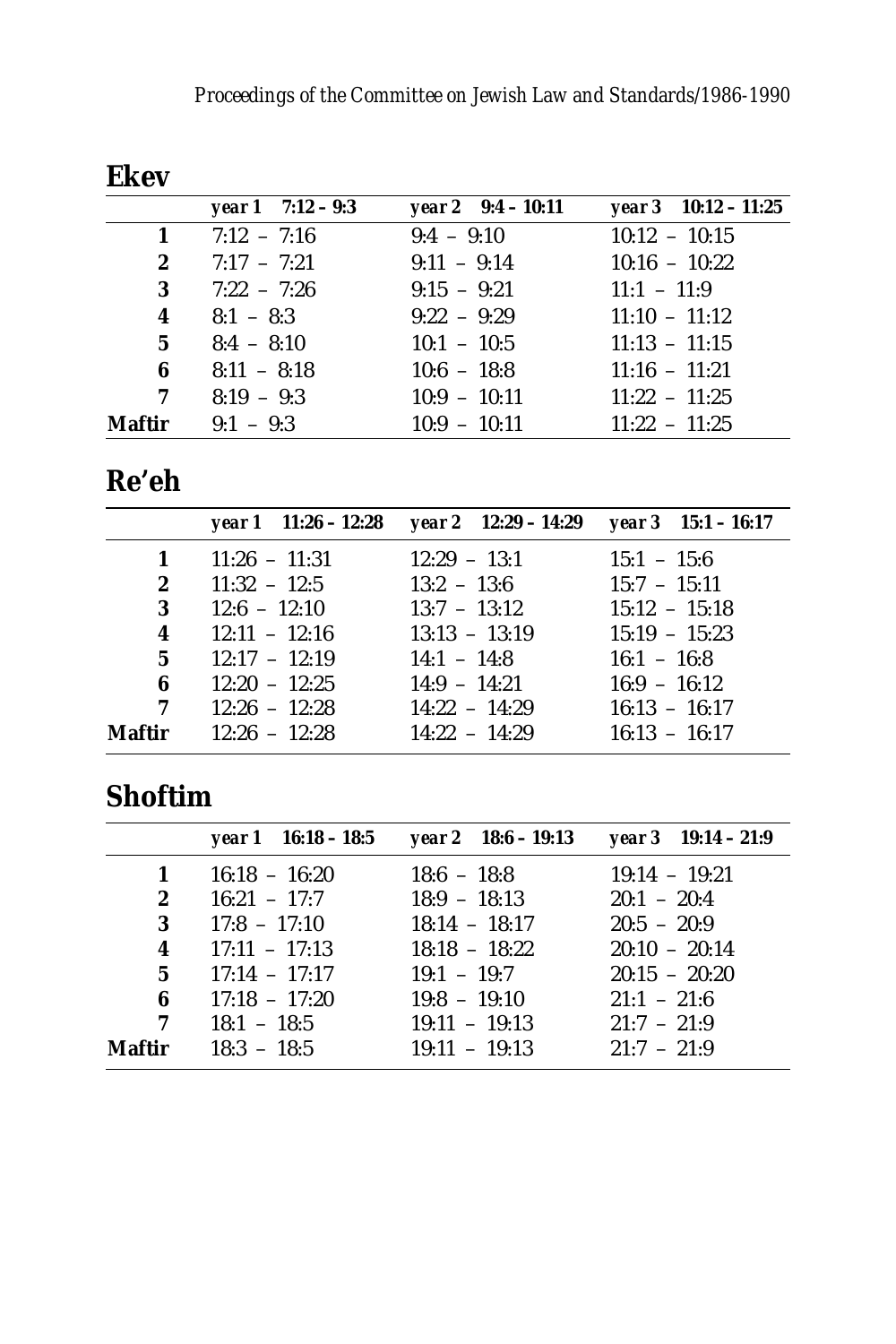|              | year $1 \quad 21:10 - 23:7$   |                 | year 2 $23:8 - 24:13$ year 3 $24:14 - 25:19$ |
|--------------|-------------------------------|-----------------|----------------------------------------------|
| $\mathbf{1}$ | $21:10 - 21:14$               | $23:8 - 23:12$  | $24:14 - 24:16$                              |
| $\mathbf{2}$ | $21:15 - 21:17$               | $23:13 - 23:15$ | $24:17 - 24:19$                              |
| 3            | $21:18 - 21:21$               | $23:16 - 23:19$ | $24:20 - 24:22$                              |
| 4            | $21:22 - 22:7$                | $23:20 - 23:24$ | $25:1 - 25:4$                                |
| $5^{\circ}$  | $22.8 - 22.12$                | $23:25 - 24:4$  | $25:5 - 25:10$                               |
| 6            | $22:13 - 22:29$               | $24:5 - 24:9$   | $25:11 - 25:16$                              |
| 7            | $23:1 - 23:7$ $24:10 - 24:13$ |                 | $25:17 - 25:19$                              |
| Maftir       | $23:4 - 23:7$                 | $24:10 - 24:13$ | $25:17 - 25:19$                              |

#### **Ki Tavo**

|                         | year $1 \quad 26:1 - 27:10$  | year 2 $26:12 - 28:6$ year 3 $27:11 - 29:8$ |                 |
|-------------------------|------------------------------|---------------------------------------------|-----------------|
| 1                       | $26:1 - 26:3$                | $26:12 - 26:15$                             | $27:11 - 28:3$  |
| $2^{\circ}$             | $26:4 - 26:8$                | $26:16 - 26:19$                             | $28:4 - 28:6$   |
| 3                       | $26:9 - 26:11$               | $27:1 - 27:3$                               | $28:7 - 28:11$  |
| $\overline{\mathbf{4}}$ | $26:12 - 26:15$              | $27:4 - 27:8$                               | $28:12 - 28:14$ |
| 5 <sup>5</sup>          | $26:16 - 26:19$              | $27:6 - 27:10$                              | $28:15 - 28:69$ |
| 6                       | $27:1 - 27:4$                | $27:11 - 28:3$                              | $29:1 - 29:5$   |
| $7\degree$              | $27:5 - 27:10$               | $28:4 - 28:6$                               | $29:6 - 29:8$   |
|                         | <b>Maftir</b> $27:7 - 27:10$ | $28:4 - 28:6$                               | $29:6 - 29:8$   |

## **Nitzavim – Vayelech**

**Aliyot Divisions for Combined Sidrot (When these Sidrot are not combined, they should each be read in their entirety.)**

|        | year $1 \quad 29:9 - 30:14$        | year $2 \quad 30:1 - 31:6$       | year $3 \quad 31:7 - 31:30$        |
|--------|------------------------------------|----------------------------------|------------------------------------|
| 1      | $29:9 - 29:11$                     | $30:1 - 30:3$                    | $31:7 - 31:9$                      |
| 2<br>3 | $29:12 - 29:14$<br>$29:15 - 29:28$ | $30:4 - 30:6$<br>$30:7 - 30:10$  | $31:10 - 31:13$<br>$31:14 - 31:19$ |
| 4      | $30:1 - 30:3$                      | $30:11 - 30:14$                  | $31:20 - 31:22$                    |
| 5<br>6 | $30:4 - 30:6$<br>$30:7 - 30:10$    | $30:15 - 30:20$<br>$31:1 - 31:3$ | $31:22 - 31:24$<br>$31:25 - 31:27$ |
| 7      | $30:11 - 30:14$                    | $31:4 - 31:6$                    | $31:28 - 31:30$                    |
| Maftir | $30:11 - 30:14$                    | $31:4 - 31:6$                    | $31:28 - 31:30$                    |